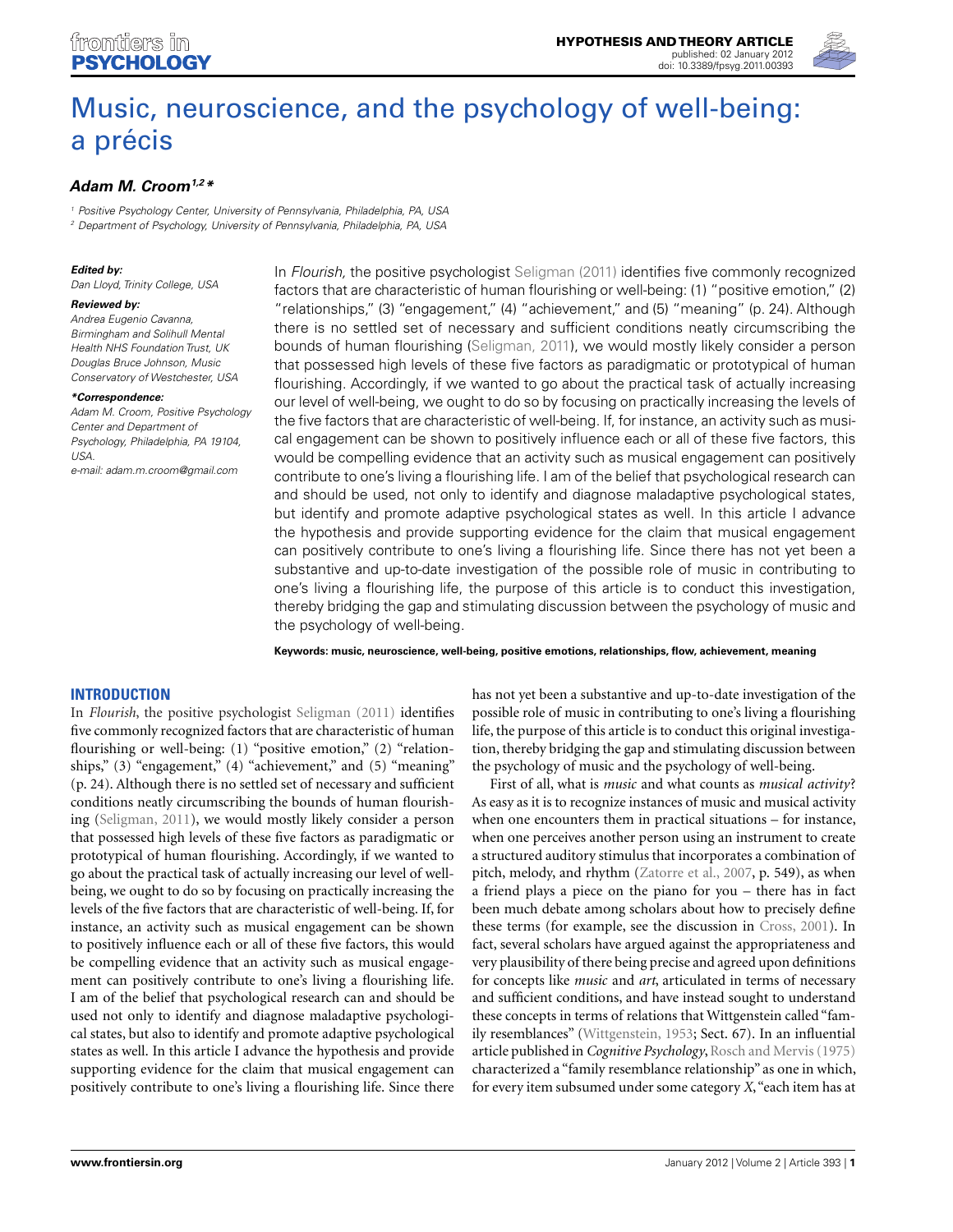least one, and probably several, elements in common with one or more other items, but no, or few, elements are common to all items" (p. 575; for an application of the family resemblance approach to concepts of natural language see [Croom](#page-11-0), [2011a](#page-11-0); especially pp. 355–357). For instance, in an influential article published in *The Journal of Aesthetics and Art Criticism*, [Weitz](#page-13-0) [\(1956](#page-13-0)) argued that the "attempt to discover the necessary and sufficient properties of art [or music] is logically misbegotten," and that the "contention that "art" [or "music"] is amenable to real or any kind of true definition is false" because art or music "has no set of necessary and sufficient properties" (p. 28; for discussion see also [Kaufman](#page-12-0), [2007;](#page-12-0) [Tilghman](#page-13-0), [2008;](#page-13-0) [Irwin](#page-12-0), [2011\)](#page-12-0). So on this kind of view, there is no feature *x* such that possession of *x* is necessary and sufficient for some event *y* to be categorized as a *musical* one. Instead, this view suggests that for each of the various events that we categorize as *musical*, we will more realistically find "a complicated network of similarities [among them that are] overlapping and criss-crossing: sometimes overall similarities, sometimes similarities of detail" [\(Wittgenstein, 1953](#page-13-0), Sect. 66).

It is not my purpose in the present article to put a dog into this fight. This topic has been discussed elsewhere [\(Kaufman](#page-12-0), [2007;](#page-12-0) [Tilghman](#page-13-0), [2008](#page-13-0); [Irwin](#page-12-0), [2011](#page-12-0)) and a proper analysis and critique of these discussions should be reserved for its own occasion. Accordingly, for the purposes of the present article I will simply adopt an influential and intuitively appealing working definition of *music* that was proposed by the musicologist Ian Cross. As Cross suggests,"musics can be defined as those temporally patterned human activities, individual and social, that involve the production and perception of sound and have no evident and immediate efficacy or fixed consensual reference" [\(Cross](#page-11-0), [2001](#page-11-0), p. 33). As it will become clear throughout the course of this article, I will disagree about the inefficacy of music that is suggested by this definition, and so one might find it appealing to think of the features that we have so far identified in this section as features *characteristic of music* rather than features the possession of which are necessary and sufficient for the *circumscription of music*, an idea that is clearly compatible with the family resemblance conception [\(Wittgenstein,](#page-13-0) [1953;](#page-13-0) [Rosch and Mervis, 1975](#page-13-0); [Kaufman](#page-12-0), [2007](#page-12-0); [Tilghman, 2008;](#page-13-0) [Croom](#page-11-0), [2011a](#page-11-0); [Irwin](#page-12-0), [2011\)](#page-12-0). However, as a working definition, [Cross's](#page-14-0) [\(2001\)](#page-14-0) proposal is largely helpful and will be suitable for the purposes of the present discussion. (Importantly, one should also note that in this article certain kinds of musical activity will be associated with certain effects, and often these details will be evident in the context of discussion; however, more specific details about particular musical activities and their effects can always be found in the corresponding studies cited).

Now, it has long been speculated that musical activity might be good for the mind, body, or community at large (for instance, see [Needham et al.](#page-12-0), [1962](#page-12-0)), but it has not been until recently that serious empirical work has been done on the behavioral, physiological, and psychological effects of human musical engagement. The recent increase in neuroscientific and psychological studies on human musical behavior are well motivated, for music is an intimate part of the human form of life and psyche. For instance, it has been well argued that music is a universal and crossculturally present feature shared by all humans [\(Darwin, 1871](#page-11-0), p. 878) and is persistent throughout hominid evolutionary history

[\(Merriam, 1964](#page-12-0); [Blacking, 1995](#page-10-0); [Trevarthen](#page-13-0), [1999](#page-13-0); [Cross, 2001;](#page-11-0) [Levitin, 2006;](#page-12-0) [Molnar-Szakacs and Overy](#page-12-0), [2006](#page-12-0); [Brandt](#page-10-0), [2008](#page-10-0)). Like linguistic competence, musical competence is unconsciously and automatically acquired upon exposure and develops along a standard biological timetable [\(Miller, 2000](#page-12-0), p. 335), with a sensitive period (after which musical skill is substantially more difficult to acquire) occurring around 7 years of age [\(Habib and Besson](#page-11-0), [2009,](#page-11-0) p. 279; see also [Elbert et al., 1995;](#page-11-0) [Schlaug et al.](#page-13-0), [1995;](#page-13-0) Watanabe et al., [2007\)](#page-13-0). Structural features of music, such as pitch interval and pitch contour, are automatically encoded by all individuals [\(Trainor et al., 2002\)](#page-13-0), which suggests that the functional architecture of the human brain has been adapted to process such musical stimuli [\(Peretz et al., 2001](#page-13-0)) and that human life has presumably found an intimate partner in musical activity for quite some time. In fact, musical instruments over 35,000 years old have been found [\(Conard et al.](#page-11-0), [2009\)](#page-11-0), suggesting that the human preoccupation with music has been an enduring one, and that "music was an integral part of human life far earlier than first thought" [\(Miller, 2009,](#page-12-0) p. 19). Given the fact that human life finds an intimate partner in musical activity and has done so throughout our evolutionary history, one is naturally left wondering what musical activity might have to offer and how one might potentially benefit from it. Might musical activity do one some good, and possibly even facilitate a life of well-being? And if so, by what means can musical activity accomplish this?

In order to understand how music interacts with human sensitivities and influences human responses, it is helpful if we first discuss several features of our human constitution and evolution first. Now, thanks to our evolutionary history, we have been handed down many interesting and important biologically functional features (e.g., see [Cosmides and Tooby](#page-11-0), [1994;](#page-11-0) [Cosmides and Tooby,](#page-11-0) [2000\)](#page-11-0), only a few of which I will be able to discuss here for the purposes of this article. First, given the practical importance of being able to predict and anticipate future events (for instance, approaching food sources, predators, or mating prospects), it is not surprising that we find such future-oriented capacities among the functional capacities that our evolutionary history has handed down to us. Over 500 million years of naturally selective forces has favored the development of perceptual and cognitive systems with the capacity to predict and anticipate what is likely to occur, better enabling individuals to avoid dangers and capitalize on opportunities. Thus, it has been well argued by scholars that the biologically adaptive function of expectation is to prepare the organism for "appropriate action and perception" with regard to future objects and events [\(Huron](#page-12-0), [2006,](#page-12-0) p. 3), which is an undeniably crucial capacity for successful survival and reproduction. Since the world is a dangerous place and it is safer for us to react to hundreds of false alarms than to neglect a single genuinely life-threatening event, nature has endowed us with perceptual and cognitive equipment that is sensitive to perceptual stimuli and susceptible to deviant or over-reaction, which musicians and "Composers can [exploit by] fashion[ing] passages [of patterned or structured auditory stimuli] that manage to provoke remarkably strong emotions using the most innocuous stimuli imaginable" [\(Huron, 2006](#page-12-0), p. 6). In fact, it has been well argued that, "Since accurate predictions are of real benefit to an organism, it would be reasonable for psychological *rewards and punishments to arise in response solely to the accuracy*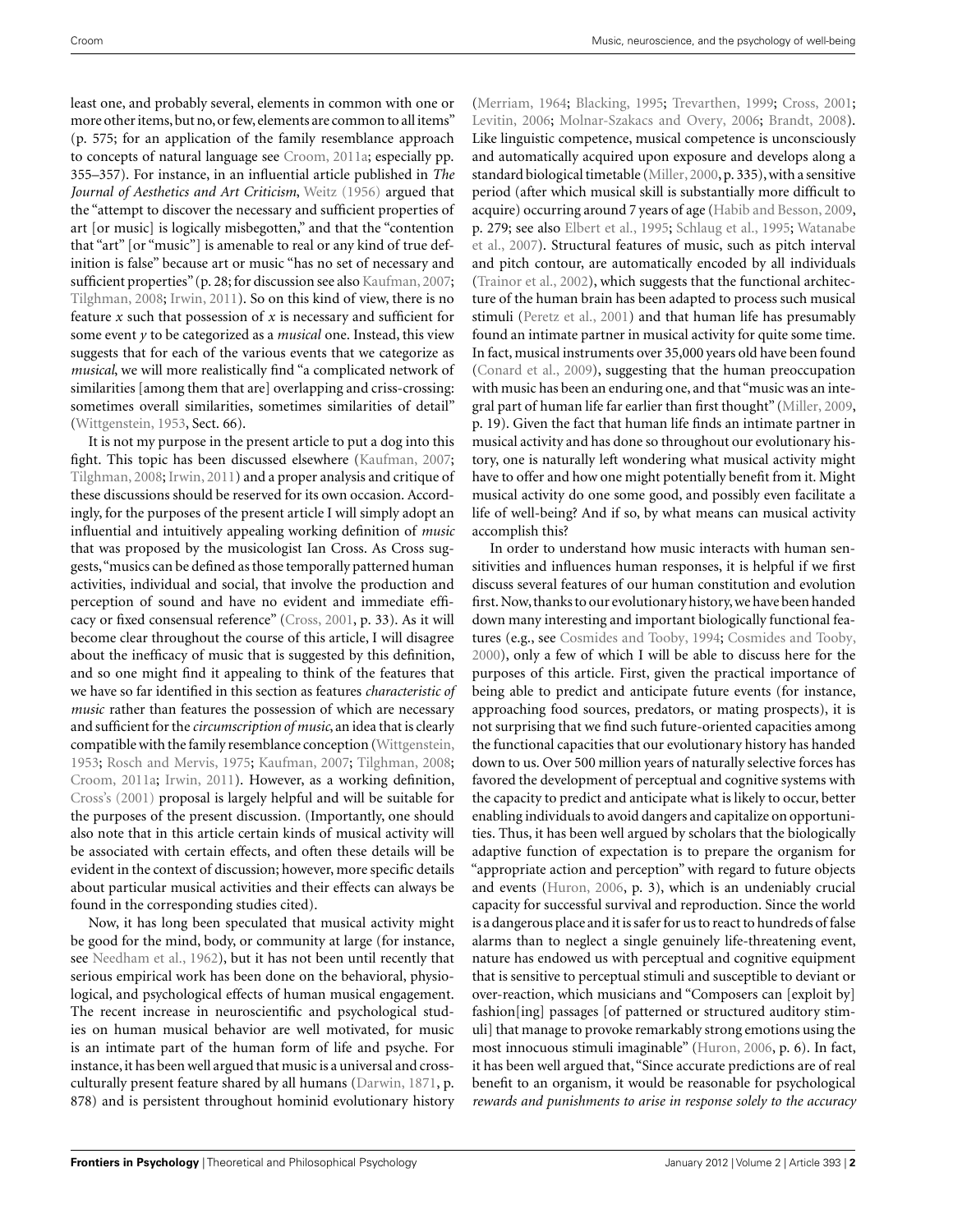*of the expectation*" [\(Huron](#page-12-0), [2006](#page-12-0), p. 12, original italics). In other words, even though *what* we expect in music is typically of no practical harm to us, the fact *that* we expect in music still enables us to reap the experiential "rewards and punishments that arise in response solely to the accuracy of the expectation" we experience when we're actively listening to something as "innocuous" as music itself.

In addition to our capacity for anticipation and expectation, another functional feature that evolution has endowed us with is concerned with energy regulation. All biological organisms consume and require energy for the general maintenance of life, as energy is required for nervous, muscular, and metabolic functioning. Since one's energy must be generated from the food one consumes, and since the foraging for food and hunting of food is risky and time-consuming, organisms in general and humans in particular place a high premium on expending their energy efficiently. The importance of energy conservation is evidenced by the fact that brains and bodies drift toward low arousal states when action and thought are not required or when one's environment is static and unchallenging [\(Huron](#page-12-0), [2006\)](#page-12-0). Our body, including our brain, conserves energy by declining toward lower states of arousal when ecological conditions do not solicit our activity. Likewise, our bodies, including our brains, incline toward higher states of arousal when ecological conditions do solicit our activity [\(Huron, 2006\)](#page-12-0). The purpose of the aforementioned biological features (of expectation and energy conservation) is to prepare our bodies, including our brains, to appropriately interact with upcoming events while at the same time attempting to do so as economically as possible in terms of energy expenditure [\(Huron](#page-12-0), [2006](#page-12-0)). It is important to note that our level of arousal and attention does not simply incline and decline in accord with the *occurrent* demands of our ecological context or practical situation, but also with *anticipated* demands. And as one's various arousal states adjust in accord with one's changing expectations (which themselves adjust in accord with changing ecological conditions), the use of structured auditory stimuli to manipulate one's expectations could also thereby manipulate one's level of arousal and phenomenological experiences as well.

It is also important to note that different autonomic, physiological, and psychological responses are often solicited at different times and for different durations during emotional and anticipatory episodes. For instance, responses have often been characterizes as being of two types: (1) short-lived but immediate reaction responses, and (2) more contextually nuanced but slower appraisal responses [\(Huron](#page-12-0), [2006\)](#page-12-0). These two types of responses have been investigated by researchers and are typically distinguished in the following way. First, there are (1) reaction responses,which are usually composed of immediate reactions and learned schemas [\(Huron, 2006,](#page-12-0) p. 14), that are fast (e.g., usually reaction responses are solicited within 150 ms of stimulus presentation), non-conscious, and typically "defensive or protective in function" [\(Huron](#page-12-0), [2006](#page-12-0), p. 13). Affective arousal, for instance, has been shown to occur at an early stage of perceptual processing, often before one is even consciously aware of the perceptual stimulus [\(Zajonc](#page-13-0), [1980](#page-13-0); [Bayens et al., 1990;](#page-10-0) [Murphy and Zajonc](#page-12-0), [1993;](#page-12-0) [Esteves et al., 1994](#page-11-0); [Lang, 1995](#page-12-0); [Fox](#page-11-0), [1996;](#page-11-0) [Bargh](#page-10-0), [1997\)](#page-10-0). Interestingly, the presentation of a stimulus that is below the threshold level of one's conscious awareness can even influence one's affective ratings of other stimuli and can induce in one various novel physiological responses [\(Frijda, 1999\)](#page-11-0).

Secondly, there are (2) appraisal responses, which are characterized as being slower than reaction responses (e.g., usually appraisal responses are solicited after 150 ms of stimulus presentation) and conscious, taking into consideration environmental, social, and other contextual factors [\(Huron](#page-12-0), [2006](#page-12-0)). The more cognitive factors influencing emotional arousal range from prior conditioning operating over simple associations, confirmation or disconfirmation of what is familiar [\(Zajonc, 1980\)](#page-13-0) or expected [\(Meyer et al.,](#page-12-0) [1991\)](#page-12-0), and various degrees of arousal afforded by memory. Cognitive factors influencing emotional arousal also involve the use of schemas, complex pattern comparisons, or other inferential processes [\(Landman, 1993;](#page-12-0) [Gilovich and Medvec](#page-11-0), [1995\)](#page-11-0). Cognitive factors also play a major role in the elicitation of emotion because emotions are typically aroused by events that are appraised as relevant to one's tasks and concerns. In fact, it has been argued that determining which emotion is aroused by an event is largely dependent upon cognitive factors, since one's emotional reactions are largely dependent upon what one expects, personal assessments of causal agency and controllability, appraisals of task challenges and possible task-relevant actions, and so on [\(Lazarus](#page-12-0),[1991;](#page-12-0) [Frijda,](#page-11-0) [1999\)](#page-11-0). Since goals and values differ among individuals, the relative emotional significance of an event will differ among individuals as well [\(Lutz, 1988;](#page-12-0) [Markus and Kitayama, 1991;](#page-12-0) [Mesquita et al.,](#page-12-0) [1997;](#page-12-0) [Frijda](#page-11-0), [1999\)](#page-11-0). Thus, emotional experiences include primary appraisals of an object as being of positive or negative affective valence – that is, as good or bad, pleasant or unpleasant [\(Lazarus,](#page-12-0) [1991\)](#page-12-0) – as well as higher order cognitive appraisals of why the object was evaluated as it was [\(James](#page-12-0), [1884, 1890](#page-12-0), [1894;](#page-12-0) [Lange,](#page-12-0) [1922\)](#page-12-0). Reaction responses and appraisal responses are independent and need not (and often are not) consistent with one another [\(Huron](#page-12-0), [2006\)](#page-12-0), and the different combination of factors that mix into the cup of our emotional lives can make our emotional experiences quite variable and complex [\(Leventhal and Scherer](#page-12-0), [1987](#page-12-0)), involving both lower and higher level processes. As Huron nicely puts it in *Sweet Anticipation: Music and the Psychology of Expectation*, different variations in our emotional responses evoke in us various feeling states, which "combine [in us] to create a distinctive limbic cocktail" [\(Huron, 2006](#page-12-0), p. 18). Huron explains that "the emotions accompanying expectations are intended to reinforce accurate prediction, promote appropriate event-readiness, and increase the likelihood of future positive outcomes," and that "music making taps into these primordial functions [of emotion] to produce a wealth of compelling emotional experiences. In this way, musicians are able to create a number of pleasurable emotional experiences, including surprise, awe, "chills," comfort, and even laughter" [\(Huron, 2006,](#page-12-0) p. 4). [Fiske](#page-11-0) [\(1996\)](#page-11-0), summarizing an account of auditory expectation proposed by [Meyer](#page-12-0) [\(1956,](#page-12-0) [1973\)](#page-12-0), explains the relationship between auditory expectation and emotional arousal in the following way:

During the course of a musical work listeners create on-going expectations about what particular tonal-rhythmic events are likely to occur "next" in the piece. The expected next-event is based upon the culmination of events that have occurred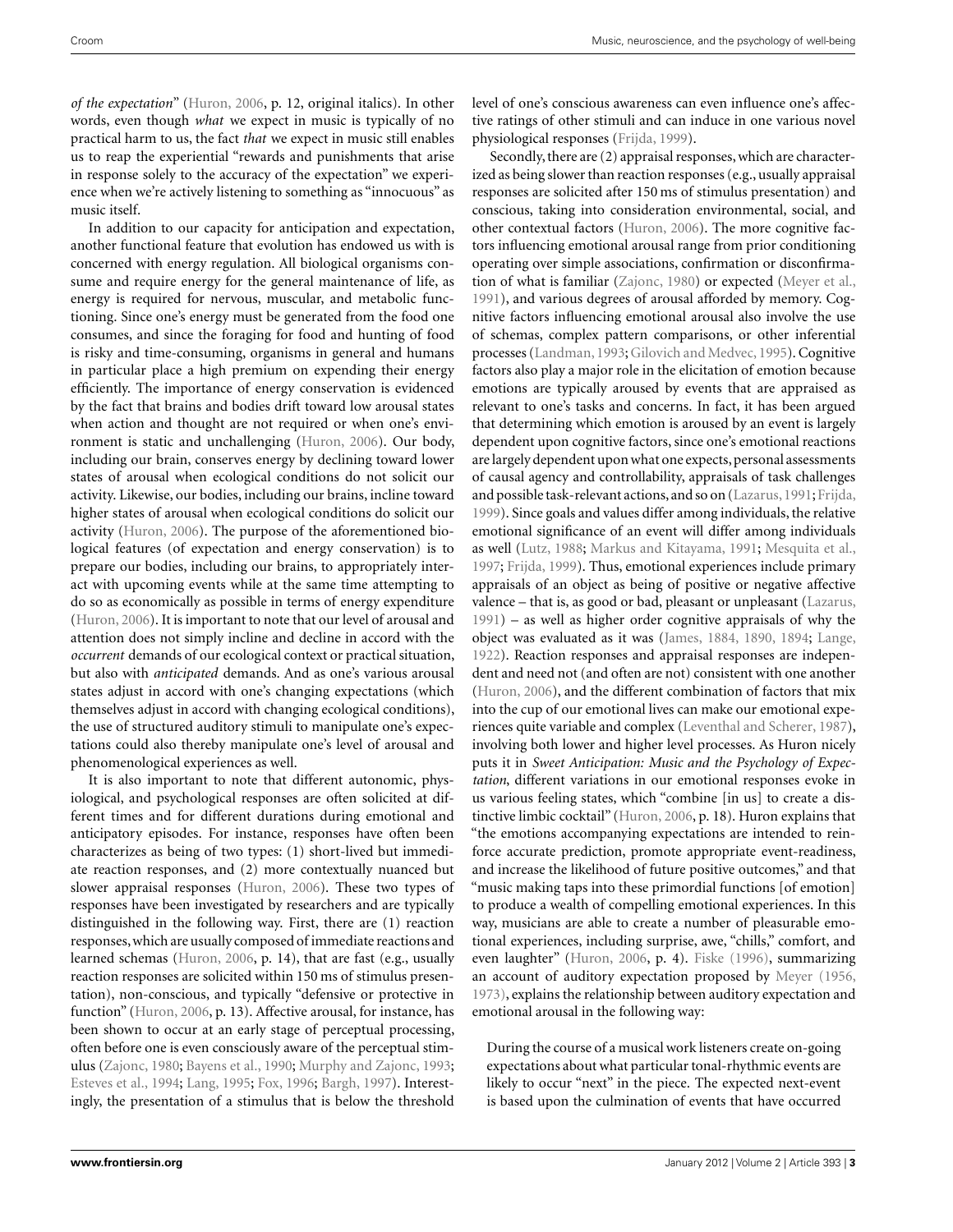in the piece so far. If this expected event is delayed or fails to occur at all, then emotional arousal will be stronger than it would be if the event had occurred as predicted [...] For a piece to be meaningful, the composer must tread a thin line between absolute predictability of musical events and the fulfillment of predictability versus absolute unpredictability through the frustration, inhibition, and avoidance of expected events. (p. 19, 107)

To mention just a few examples, Huron points out that, "*tragedy* can be evoked by using predominantly minor chords played within rich sonorities in the bass register. *Suspense* can be evoked using a diminished seventh chord with rapid tremolo. *Surprise* can be evoked by introducing a loud chromatic chord on a weak beat" [\(Huron](#page-12-0), [2006,](#page-12-0) p. 2).

In order to account for how music and expectation interact to produce rich emotional experiences in music listeners universally, [Narmour](#page-12-0) [\(1991](#page-12-0)) proposed that there are innate principles of auditory expectation that are universal and largely fixed in human psychology, presumably due to the fact that we have come preequipped with them as a result of our evolutionary constitution. Follow-up studies conducted by [Schellenberg](#page-13-0) [\(1996](#page-13-0)) provided empirical support for Narmour's proposal, as well as confirming other data concerning the formation of expectations in music [\(Carlsen, 1981;](#page-10-0) [Unyk and Carlsen, 1987\)](#page-13-0). Some of the innate principles of auditory expectation that have been highlighted in the literature include, for instance, continuity of intervals, large tonal changes followed by a resolution toward an original tone, grouping by symmetry, similarity, and proximity, and others (see also [Kubovy](#page-12-0), [1999\)](#page-12-0). These innate and universally present principles of auditory expectation form a bottom-up system that interacts with a top-down system of auditory expectation, which has instead been developed as a result of culturally acquired musical experience. For instance, top-down schemas include "practiced motor skills (such as brushing your teeth) or perceptual norms (such as watching traffic flows) [...] social norms (such as polite greeting rituals) or cultural norms (such as framing an object so that it is recognized as "art")," and insofar as a "schema is well entrenched in a mind, it becomes possible to provoke reaction responses by violating the schematic expectation" [\(Huron](#page-12-0), [2006,](#page-12-0) p. 14). Different combinations of delay, violation, and satisfaction of one's auditory expectations cause arousal and tension in the listener, and the resolution of this tension can afford the listener pleasure [\(Rozin](#page-13-0), [1999\)](#page-13-0). By manipulating a listener's uncertainty of what will be heard and when they will hear it, musicians are able to produce different emotional responses in listeners, including positive emotional states [\(Huron, 2006](#page-12-0)).

For instance, if an upcoming stimulus accords with our expectation of it we typically experience an emotion of positive valence, whereas if an upcoming stimulus does not accord with our expectation of it we typically experience an emotion of negative valence [\(Mandler](#page-12-0), [1975](#page-12-0); [Huron](#page-12-0), [2006](#page-12-0)). This psychological principle is typically regarded as the *primary affect* [\(Olson et al.](#page-12-0), [1996](#page-12-0)). Even when an upcoming stimulus is negative, people tend to experience a positive emotional response when their expectation of the negative stimulus is satisfied; as Huron nicely puts the point, "It is as though brains know not to shoot the messenger: accurate

expectations are to be valued (and rewarded) even when the news is not good" [\(Huron, 2006,](#page-12-0) p. 13). Again, this psychological principle seems to underwrite an appropriate biological function. Since what will happen to us in the near and far future is of the utmost importance to us, and since we generally respond better to events that we are physically and cognitively prepared for than to those that we are not, the capacity to anticipate changes in upcoming events provides us with the opportunity to reorient and prepare ourselves to appropriately engage with potential events and situations. It should also be noted, before moving on, that the pleasure we experience from apt violations of expectation, along with their resolution, is not a pleasure peculiar to music alone, but is found in other forms of pleasurable entertainment as well, such as comedy. For instance, several theories of pleasure in humor (see, e.g., [Suls, 1972](#page-13-0), [1977;](#page-13-0) [Apter](#page-10-0), [1982;](#page-10-0) [Wyer and Collins, 1992](#page-13-0)) are similar to theories of pleasure in music (see, e.g., [Kubovy](#page-12-0), [1999](#page-12-0), p. 146). Now that we have a preliminary understanding of how music can interact with human sensitivities and influence human responses, we will next turn our discussion to the question of how musical activity can positively influence each of the five factors that have been identified as characteristic of well-being. First, we will discuss recent findings from neuroscience that demonstrate how music can influence our emotions and lead us to positive emotional states.

## **MUSIC AND POSITIVE EMOTION**

Recently, neuroscientists have been attempting to get clear on exactly which biological components are involved in musical pleasure and what role each of these components play. In a study published in *Nature Neuroscience*, [Salimpoor et al.](#page-13-0) [\(2011](#page-13-0)) used a combination of techniques to investigate the biological mechanisms involved in musical pleasure. They were interested in investigating how "Music, an abstract stimulus, can arouse feelings of euphoria and craving, similar to tangible rewards that involve the striatal dopaminergic system" [\(Salimpoor et al., 2011](#page-13-0), p. 257). In particular, they used functional magnetic resonance imaging (fMRI) and found that intense pleasure in response to music can lead to dopamine release in the striatal system. Further, they found that the anticipation of an abstract reward can result in dopamine release in an anatomical area distinct from the area implicated during experiences of peak emotional responses to music, namely, that the caudate was more involved during states of anticipation and the nucleus accumbens was more involved during the experience of peak emotional pleasure. So recent work in neuroscience has helpfully advanced our knowledge of which biological components are implicated during the pleasure we experience when listening to and anticipating music.

It has also been shown, in a study published in *Brain* by Sarkamo et al. [\(2008\)](#page-13-0), that "music listening activates a wide-spread bilateral network of brain regions related to attention, semantic processing, memory, motor functions, and emotional processing," that "Music exposure also enhances emotional and cognitive functioning in healthy subjects and in various clinical patient groups," and that their "findings demonstrate for the first time that music listening during the early post-stroke stage can enhance cognitive recovery and prevent negative mood" (p. 866). In yet another article entitled, "Music enhances the effect of positive emotional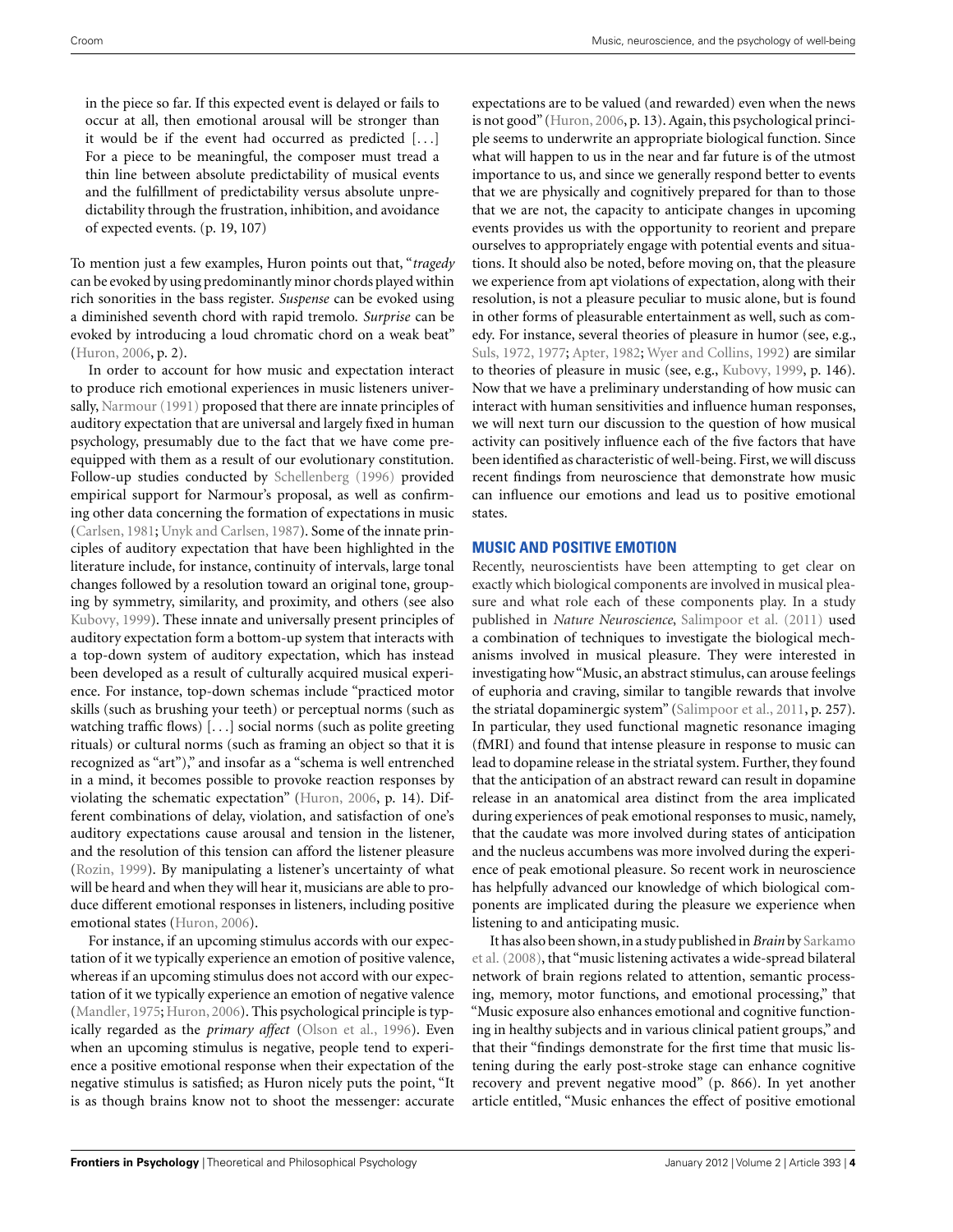states on salivary IgA," published in *Stress Medicine*, [McCraty et al.](#page-12-0) [\(1996](#page-12-0)) demonstrated that "music affects autonomic function and [...] can be designed to enhance the beneficial effects of positive emotional states" (p. 173). They also proposed that, "music and emotional self-management may have significant health benefits in a variety of clinical situations in which there is immunosuppression and autonomic imbalance" (p. 167). An article published in *Heart* by [Trappe](#page-13-0) [\(2010](#page-13-0)) also suggests that, "Music may not only improve quality of life but may also effect changes in heart rate and heart rate variability" (p. 1868). In that article [Trappe](#page-13-0) [\(2010](#page-13-0)) further proposes that, "a proposed regimen of listening to music while resting in bed after open-heart surgery is important in clinical use" (p. 1868). In short, there is a growing body of work being published in neuroscience and medical journals arguing for the use of music to facilitate patient's recovery, health, and well-being, and my proposal is that music can be used to facilitate the well-being of normal individuals also.

The finding that musical engagement can lead to intensely pleasurable experiences in music listeners, and that these intensely pleasurable responses to music can lead to dopamine release in the striatal system [\(Salimpoor et al., 2011\)](#page-13-0), is a useful finding, especially since it has been reported that individuals with high positive emotion experience less heart disease, are approximately 18% less likely to die of any cause [\(Seligman, 2011,](#page-13-0) p. 192), and develop fewer colds than people with average positive emotion and low positive emotion. Due to a difference in the presence of interleukin-6, a protein that causes inflammation, Seligman reports finding that, "The higher the positive emotion (PES), the lower the interleukin-6 (IL-6), and so the less the inflammation [... and that] Sheldon replicated this study with flu virus as well as cold virus, with the same results: positive emotional style is the driving factor" [\(Seligman](#page-13-0), [2011,](#page-13-0) p. 200). Seligman further reports that, "More fibrinogen leads to more blood clots in the circulatory system [...] People with high positive emotions show less of a fibrinogen response to stress than those with low positive emotion" [\(Seligman, 2011](#page-13-0), p. 207). So musical engagement might be implemented as a means of achieving positive physiological states such as these through its influence on our positive emotions.

In fact, music has been one of our oldest forms of stress reduction [\(Lehrer and Wookfolk](#page-12-0), [1993](#page-12-0), p. 9) and [Avant et al.](#page-10-0) [\(1990–1991\)](#page-10-0) report that musical engagement was shown to be more effective than, for example, progressive muscle relaxation and focused imagery in relieving stress. Music has been used to facilitate psychological well-being among the elderly [\(Laukka,](#page-12-0) [2007\)](#page-12-0), and as one woman suffering with chronic illness reported, "I have this sensation of my body being a set of electrical circuits and the energy in the music passes right through my body and it feels like a cleansing or an undoing of kinks" (quoted from a woman going by the name "Celia," in [Nicol](#page-12-0), [2010](#page-12-0), p. 356). Consistent with first person reports such as these, [Krueger](#page-12-0) [\(2011\)](#page-12-0) has rightly suggested that music is often a tool that can be used to "enact micro-practices" that can influence an individual's regulatory functions, such as their emotions (p. 2; see also [Trevarthen,](#page-13-0) [1999;](#page-13-0) [Juslin and Sloboda, 2001](#page-12-0); [Molnar-Szakacs and Overy, 2006,](#page-12-0) p. 239).

Moreover, there is now much empirical data collected showing that music can enhance the physiological states and emotional well-being of neonates while they are in the Neonatal Intensive Care Unit [\(DeNora](#page-11-0), [2000](#page-11-0), p. 81; [Standley](#page-13-0), [2001](#page-13-0), p. 213; [Krueger,](#page-12-0) [2011,](#page-12-0) p. 9). Some of the positive benefits reported include facilitating various kind of "physiological and micro-behavioral stability" [\(Krueger](#page-12-0), [2011](#page-12-0), p. 9), including the stabilization and regularization of heart rate, blood pressure, and sleep cycles [\(DeNora, 2000,](#page-11-0) p. 81), while also reducing stress and calming infants, facilitating neurological and social development, and increasing the oxygen saturation levels of infants and reducing the time of their hospital stays [\(Standley, 2001,](#page-13-0) p. 213). In fact, the positive benefits of music can be extended to infants before they are even born. For instance, from as early as the 24th week of an unborn infant's life, their perceptual world is embedded within the sound of their mother's heartbeat [\(Hicks, 1992](#page-12-0), p. 31). The child is not grown in an acoustic vacuum, but rather in an environment textured by the regularly occurring beats of the mother's heart and the melodic contours of her physiological states. These temporally regularized acoustic textures provide security to the infant as their regularity affords an environment in which the infant's expectations can be repeatedly satisfied and secured [\(Krueger, 2011](#page-12-0), p. 13). It is unsurprising, then, that "one of the most stressful changes that occurs during the transition from intrauterine to extrauterine life is the loss of rhythm that the fetus has become accustomed to through months of being exposed to maternal movements, breathing, and heartbeat" [\(Collins and Kuck](#page-11-0), [1991,](#page-11-0) p. 24). Research has suggested that an infant's transition from intrauterine to extrauterine life, and as a result, their transition from a more rhythmic to a more chaotic acoustic environment, "has the unwelcome effect of disrupting the infant's basic life processes [... and] adversely affects neonatal biorhythms which, in turn, affect sleep regulation and state lability" [\(Krueger](#page-12-0), [2011,](#page-12-0) pp. 8–9; see also [Kaminski and Hall, 1996](#page-12-0), p. 46). In short, babies have good reason to be kicking and screaming as they enter the new world; for the new world is acoustically unstable, unpredictable, and in a constant state of unharmonious disequilibrium [\(Krueger, 2011,](#page-12-0) pp. 8–9).

The physiological, neurological, and emotional benefits of musical engagement are not restricted to neonates and infants, but extend to many others also [\(Koelsch, 2010](#page-12-0)). For instance, in a study published in *Cerebral Cortex*, [Hutchinson et al.](#page-12-0) [\(2003\)](#page-12-0) found that the brains of male musicians with piano experience showed significantly greater absolute and relative cerebellar volume compared to the brains of male non-musicians, and [Gaser and Schlaug](#page-11-0) [\(2003](#page-11-0)) found in a study published in *The Journal of Neuroscience* that the brains of musicians showed a greater volume of auditory cortex compared to the brains of non-musicians. [Schlaug et al.](#page-13-0) [\(1995](#page-13-0)) also found that the anterior half of the corpus callosum was significantly larger in musicians relative to non-musicians, and since the corpus callosum is the main fiber tract responsible for transmission of information between the left and right hemisphere of the brain, these findings suggest that inter-hemispheric integration and transfer of information is thereby enhanced in musicians relative to non-musicians. [Bangert and Altenmuller](#page-10-0) [\(2003](#page-10-0)) also found that 20-min of music training was sufficient to elicit durable improvements in sensory–motor integration (see also [Pascual-Leone et al., 1995\)](#page-13-0), while [Bangert et al.](#page-10-0) [\(2006](#page-10-0)) discovered that the benefits of such sensory–motor integration can even occur at an unconscious, precognitive level.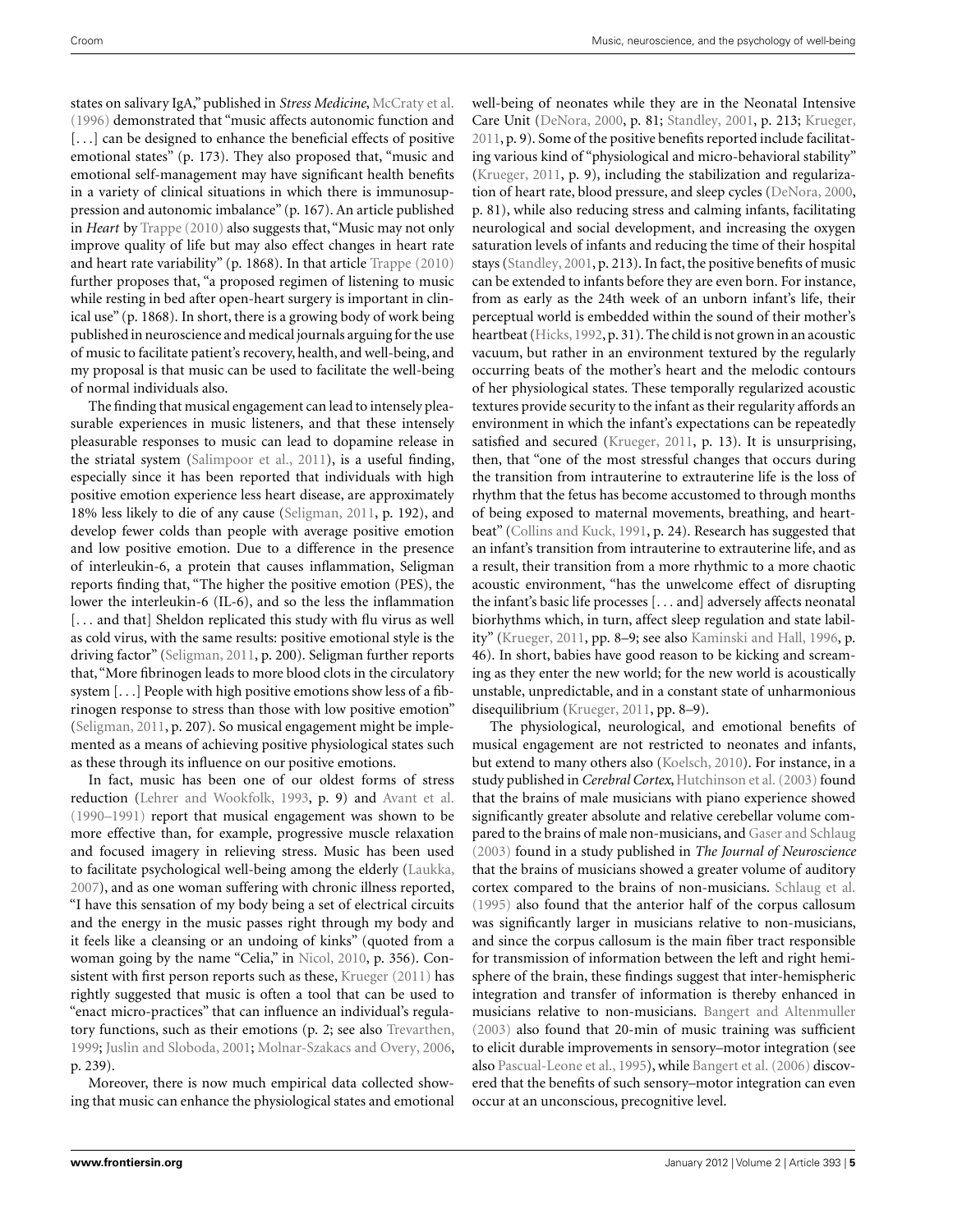A study conducted by [Rosenkranz et al.](#page-13-0) [\(2007](#page-13-0)) utilizing transcranial motor stimulation (TMS) demonstrated that musicians have increased brain plasticity in motor areas relative to nonmusicians, and another study conducted by [Bengtsson et al.](#page-10-0) [\(2005](#page-10-0)) utilizing diffusion tensor imaging (DTI) demonstrated greater white-matter coherence in the internal capsule of professional musicians. [Bengtsson et al.](#page-10-0) [\(2005](#page-10-0)) showed that musicians that practiced the piano since childhood had a more structured pyramidal tract than non-musicians and that long-term musical practice implicates neural activity resulting in increased myelination of the fiber tracts involved during activity (although such plasticity in white matter was shown to become more limited as one matures with age). More recent studies using positron emission tomography (PET) and fMRI have also shown that white-matter bundles pertaining to the motor circuits in the brain are better structured in musicians than non-musicians [\(Habib and Besson](#page-11-0)[,](#page-10-0) [2009](#page-11-0)[,](#page-10-0) [p.](#page-10-0) [280\).](#page-10-0) [Work](#page-10-0) [by](#page-10-0) Chandrasekaran and Kraus [\(2010](#page-10-0)) suggests that musical training "induces neuroplastic changes throughout the nervous system" (p. 297) and work by [Habib and Besson](#page-11-0) [\(2009\)](#page-11-0) suggests that "beyond its effect on the plasticity of specific brain areas, music training, especially if started early in life, may enhance general plasticity of the brain and thus generalize to other learning domains" (p. 282). The enhanced cross-modal properties of the brains of musicians facilitates their audio–visual transfer of information, and several researchers have even used non-linguistic audio–visual games to successfully treat French dyslexic children (see [Kujala et al.,](#page-12-0) [2001;](#page-12-0) [Magnan et al.](#page-12-0), [2004](#page-12-0); [Santos et al.](#page-13-0), [2007](#page-13-0); [Habib and Besson,](#page-11-0) [2009\)](#page-11-0).

In another interesting study published in *Science*, data from magnetic source imaging (MSI) showed that musicians with extensive experience playing a stringed instrument had a larger cortical representation of the digits of the left hand compared with a control group of non-musicians [\(Elbert et al.](#page-11-0), [1995](#page-11-0)), which provides compelling evidence that practiced musical behavior can induce significant changes in the function and organization of the brain. Musical practice can even benefit patients with Parkinson's disease by helping them with "regulating gait and arm control" via priming and "entrainment of the motor system to the beat of the music," and stroke patients have been found to benefit from piano and drum training since these activities help to refine their motor skills, resulting in increased precision, speed, and smoothness of their movements [\(Koelsch, 2010,](#page-12-0) p. 132). Such findings are consistent with previous work demonstrating that musical training can facilitate greater concentrations of gray matter in motor cortices [\(Gaser and Schlaug](#page-11-0), [2003\)](#page-11-0).

Further, musical training has been shown to improve many aspects [of auditory processing \(Trainor et al., 2003;](#page-13-0) Peretz and Zatorre, [2005](#page-13-0)), including but not limited to improvements in pitch perception [\(Schneider et al., 2002\)](#page-13-0), auditory stream segregati[on](#page-13-0) [\(Beauvios and Meddis](#page-10-0)[,](#page-13-0) [1997](#page-10-0)[\), auditory attention \(](#page-13-0)Strait et al., [2010\)](#page-13-0), phonological skills [\(Forgeard et al.](#page-11-0), [2008\)](#page-11-0), and the processing of prosody [\(Wong et al., 2007;](#page-13-0) [Chandrasekaran et al.,](#page-10-0) [2009;](#page-10-0) [Bidelman et al.](#page-10-0), [2011\)](#page-10-0) and emotions [\(Strait et al., 2009](#page-13-0)) in speech. [Chandrasekaran and Kraus](#page-10-0) [\(2010\)](#page-10-0) further point out that, "Musicians show less degraded brainstem representation of speech relative to non-musicians, as evidenced by faster neural

timing, enhanced spectral representation, and better stimulusto-response correlations" and that "the differences in spectral representation between musicians and non-musicians are large, suggesting that musical experience protects against the debilitating effects of background noise" (p. 301; see also [Parbery-Clark et al.,](#page-13-0) [2009\)](#page-13-0). [Chandrasekaran and Kraus](#page-10-0) [\(2010](#page-10-0)) further demonstrated in their study that:

Musicians showed enhanced induced gamma-band activity (GBA), which is oscillatory activity in the 25 Hz-100 Hz range. Induced GBA is argued to reflect integration of topdown and bottom-up sensory processing [[\(Trainor et al.](#page-13-0), [2009\)](#page-13-0)] [...] One year of music training in children has been shown to increase induced GBA relative to untrained participants [[\(Shahin et al.](#page-13-0), [2008\)](#page-13-0)] [... and the evidence suggests that] GBA changes reflect increased efficiency of top-down processes, and that music has dramatic effects on cognitive-sensory interaction. (pp. 302–303)

Musical activity can also improve certain cognitive functions, as it ha[s been shown to increase an individual's digit span \(](#page-11-0)Fujioka et al., [2006\)](#page-11-0) and working memory [\(Parbery-Clark et al., 2009](#page-13-0)). Although musical engagement implicates a vast range of brain areas, a detailed discussion of which would require an article in its own right (for instance, see the nice review by [Zatorre et al.,](#page-14-0) [2007\)](#page-14-0), it is worth briefly mentioning that music has been shown to influence the amygdala, hippocampus, nucleus accumbens, anterior cingulate cortex, and insular cortex [\(Koelsch, 2010,](#page-12-0) pp. 133, 135). Music's influence on the amygdala, hippocampus, and the nucleus accumbens reflects the fact that music often influences the listener's emotional state [\(Koelsch, 2010](#page-12-0), p. 133), and since music can influence the functioning of the hippocampus it has been argued that music training could cause "upregulation of neurogenesis in the hippocampus," helping both patients with depression and PTSD [\(Koelsch](#page-12-0), [2010,](#page-12-0) p. 135).

It is plausible that the different forms of improved functioning resulting from musical experience that we have discussed above could either directly or indirectly influence our positive emotional states; directly,if positive affect is directly associated with improved functioning in the forms mentioned above, or indirectly if these forms of improved functioning lead one to greater practical success (e.g., through becoming talented, then rich, and famous), which may in turn solicit positive affect. Further, these findings are of practical import since studies have shown that individuals spend a significant amount of time and energy structuring their lives in ways that will facilitate positive feelings and emotions [\(Gollwitzer,](#page-11-0) [1993;](#page-11-0) [Mischel et al., 1996\)](#page-12-0), and so people may be able to implement knowledge from further music studies to facilitate positive feelings and emotions in their life. Indeed, many people seem to use music for this purpose intuitively, for as Frijda has pointed out, emotional regulation is often the major reason for "listening to music, or going out dancing" [\(Frijda, 1999](#page-11-0), p. 205).

## **MUSIC AND RELATIONSHIPS**

Musical engagement, however, can do more than simply influence one's emotional states. Musical engagement can also positively strengthen one's social bonds with others. In an article published in *Heart and Lung*, [Nilsson](#page-12-0) [\(2009](#page-12-0)) demonstrated that actively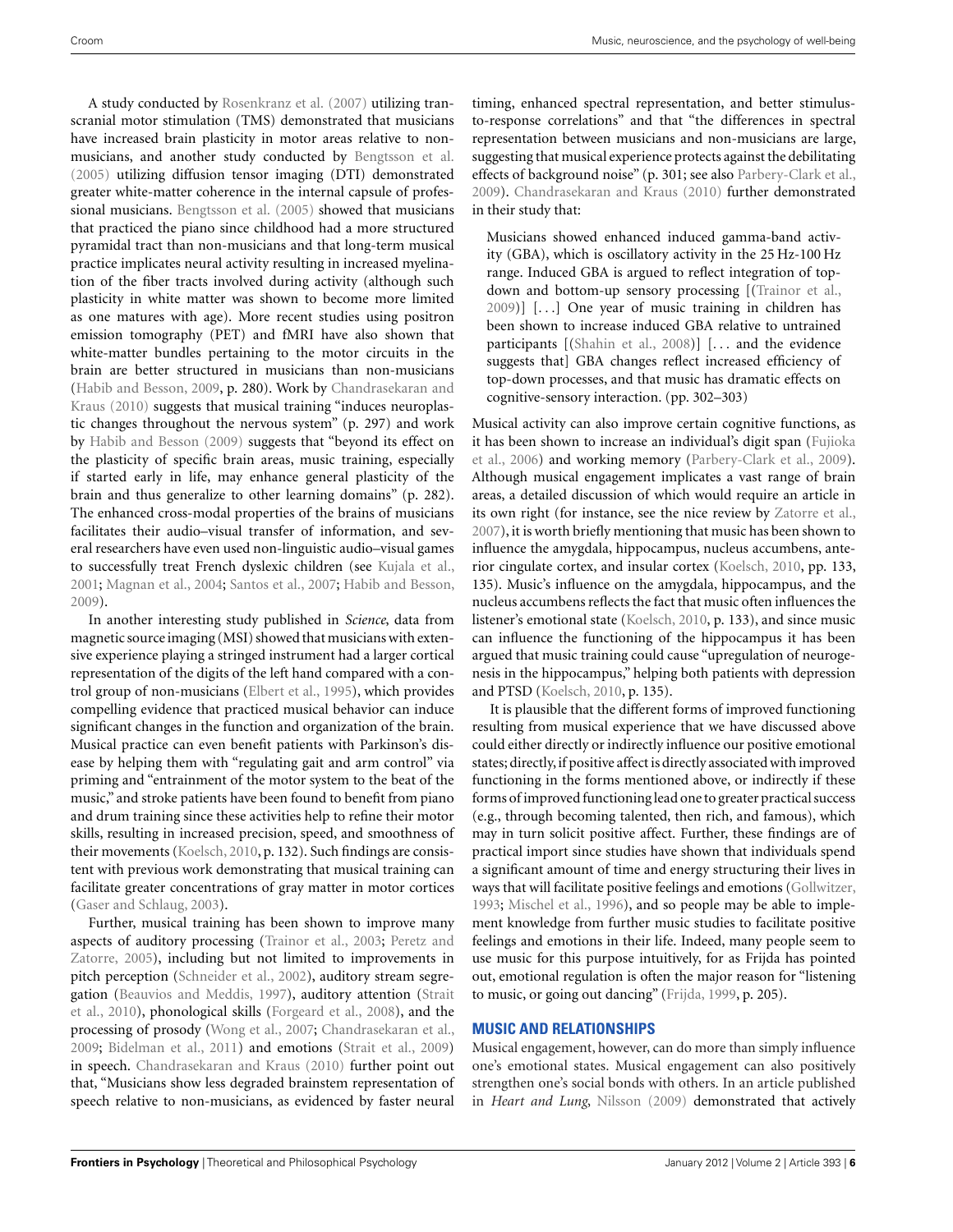listening to soothing music can increase a listener's level of oxytocin, a neuropeptide that plays a central role in the formation of social attachment and relationships in humans [\(Kosfeld et al.,](#page-12-0) [2005\)](#page-12-0) and other non-human species [\(Carter](#page-10-0), [1998](#page-10-0)). Furthermore, music can influence our emotional states, which in turn influence our orientation toward the world, our comportment, and our action readiness, all of which are usually manifested in our observable behavior. Since our emotional states typically influence our observable behavior, and since others often take our observable behavior into consideration when interacting with us, our emotional states can also typically influence our interactions and relationships with other people. For example, the presence of positive emotions (such as happiness) tends to increase liking and social interaction with others, whereas the presence of negative emotions (such as sadness) tends to decrease liking and social interaction with others [\(Clark et al., 1996](#page-11-0)). So one way music can influence our relationships with other people is by influencing our emotions that in turn influence our relationships with other people. Emotional regulation is one of the important reasons for esta[blishing relationships with others in the first place \(](#page-14-0)Zillmann et al., [1986](#page-14-0)), and music is a useful medium for establishing those relationships. Through their influence on the emotions, music can facilitate the strengthening of bonds with others by demonstrating commitment in relationships and by providing evidence of those commitments to others [\(Frank, 1988\)](#page-11-0). "Emotions have powerful effects in shaping and regulating social interactions, even outside the interactions that the emotions are about," Frijda claims, and "These social effects can be of large scope and magnitude" [\(Frijda,](#page-11-0) [1999,](#page-11-0) p. 205), being able to influence one's social functioning for time periods extending long after the event that originally initiated the emotional response [\(Frijda, 1999\)](#page-11-0).

Indeed, many evolutionary psychologists have argued that social bonding and cooperation are fundamental features of human nature that facilitated our ancestor's survival and reproduction [\(Caporael and Brewer](#page-10-0), [1991](#page-10-0); [Myers](#page-12-0), [1999\)](#page-12-0). For instance, many group selectionists argue that musical behavior is evolutionarily adaptive because it promotes group coordination and cohesion among members, synchronizing group actions, emotions, and identity [\(Merriam, 1964](#page-12-0); [Turnbull](#page-13-0), [1966;](#page-13-0) [Lomax](#page-12-0), [1968;](#page-12-0) [Hood](#page-12-0), [1971;](#page-12-0) [Seeger](#page-13-0), [1987;](#page-13-0) [Richman](#page-13-0), [1987;](#page-13-0) [Feld](#page-11-0), [1994](#page-11-0); [Freeman,](#page-11-0) [1995;](#page-11-0) [McNeill, 1995](#page-12-0); [Richman, 2000,](#page-13-0) p. 304; [Brown, 2000a,](#page-10-0) p. 296; [Brown, 2000b,](#page-10-0) pp. 231, 238; [Trevarthen](#page-13-0), [1999](#page-13-0); [Cross, 2001,](#page-11-0) p. 37; [Christensen-Dalsgaard, 2004,](#page-11-0) Sect. 2.1; [Levitin](#page-12-0), [2006](#page-12-0), p. 258; [Brandt, 2008,](#page-10-0) pp. 6–7; see also [Croom](#page-11-0) [\(2010b,](#page-11-0) [2012,](#page-11-0) under review) for a new account of the evolutionary origins of music that is based on principles of biological synchronization and efficiency, which is more explanatorily powerful than previous accounts but is still consistent with the particular points made here by group selectionists). For instance, synchronized chorusing has been found in certain species of insects [\(Otte, 1977](#page-12-0); [Greenfield and Shaw, 1983](#page-11-0)) and frogs [\(Wells](#page-13-0), [1977](#page-13-0); [Klump and Gerhardt](#page-12-0), [1992](#page-12-0)), and fireflies have been shown to synchronize their bioluminescent flashing at night [\(Buck, 1988](#page-10-0)). Researchers have also found that there are at least several hundred species of birds that perform precisely synchronized duets in order to stay in sync reproductively, strengthen partnership bonds, or defend territories [\(Brown, 2000b,](#page-10-0) p. 247). So it is plausible, many group selectionists argue, that musical behavior likewise evolved in humans to unite individuals into groups and strengthen partnership bonds [\(Brown](#page-10-0), [2000b](#page-10-0), p. 247). "[S]inging, marching, and laughing *tunes* the group," as Seligman (2011, pp. 144–145) says.

In his article"A neurobiological role of music in social bonding," [Freeman](#page-11-0) [\(2000](#page-11-0)) proposed that the rhythmically repeated and predictable motions between agents that we find in music and dance facilitate joint action through the synchronization of attention and expectation between agents (p. 420). This, in turn, is hypothesized to facilitate interpersonal coordination, social bonding, and possibly even reproductive benefits. For instance, one hypothesis that has been suggested is that a group of male chimpanzees, upon discovering a resource such as large fruit trees, synchronize their chorusing in order to produce a stronger vocalization than other groups of males for the purpose of attracting the attention of – and thus increasing the probability of mating with – migrating females [\(Merker](#page-12-0), [2000](#page-12-0), pp. 318–320; see also [Wrangham, 1975;](#page-13-0) [Wrangham, 1979](#page-13-0)). In this sort of way, synchronized group chorusing among chimpanzees and even humans might have conferred reproductive advantages, in addition to more obvious advantages in hunting and combat. Further, in order to explain the fact that the cranial capacity of our hominid ancestors' skulls doubled in size from approximately  $600 \text{ cm}^3$  5000,000 years ago to approxi-mately 1,200 cm<sup>3</sup> in the present, Humphrey [\(1986](#page-12-0)) has argued that those with larger, more robust brains had more computational power with which to solve social problems and dilemmas, which in turn positively contributed to their sociality and interpersonal relationships (see also [Seligman](#page-13-0), [2011](#page-13-0)).

In any case, regardless of the specific details of our evolutionary past, a great deal of our behavior today is in fact oriented toward strengthening our social bonds with others, and we typically experience better physical, mental, and emotional health when we have others to bond with [\(Argyle](#page-10-0),[1999;](#page-10-0)[Myers](#page-12-0),[1999\)](#page-12-0). Our positive emotions are largely influenced by and directed at others [\(Seligman,](#page-13-0) [2011\)](#page-13-0) and it has been shown by several scholars that participating in enjoyable activities with friends is predictive of subjective well-being [\(Heady et al., 1985\)](#page-12-0). Argyle, for instance, mentions that "social clubs, music, and voluntary work all show strong positive effects" for the well-being of the individuals participating in these activities [\(Argyle](#page-10-0), [1999,](#page-10-0) p. 353). Given the fact that musical performances are often done with or for others, a commitment to a musically engaged life could positively contribute to one's wellbeing. Commitments such as career involvement, marriage, and religion have been associated with improved overall life satisfaction [\(Batson and Ventis, 1982;](#page-10-0) [Kessler and Essex](#page-12-0)[,](#page-10-0) [1982](#page-12-0)[;](#page-10-0) Cantor and Sanderson, [1999](#page-10-0)), and since a musically structured life is one constituted by genuinely engaged involvements and commitments to musical investments, rehearsals, and performances, we have good reason to believe that musical activity can also positively contribute to one's overall life satisfaction. As Argyle writes:

A lot of leisure activities [for example, musical activities] are done in *groups*, such as [... music bands,] choirs, and teams, and this is a source of happiness [...] the moodinducing nature of the[se] activities, such as dancing and music, and also the social support and social integration [involved in these activities, all positively contribute to one's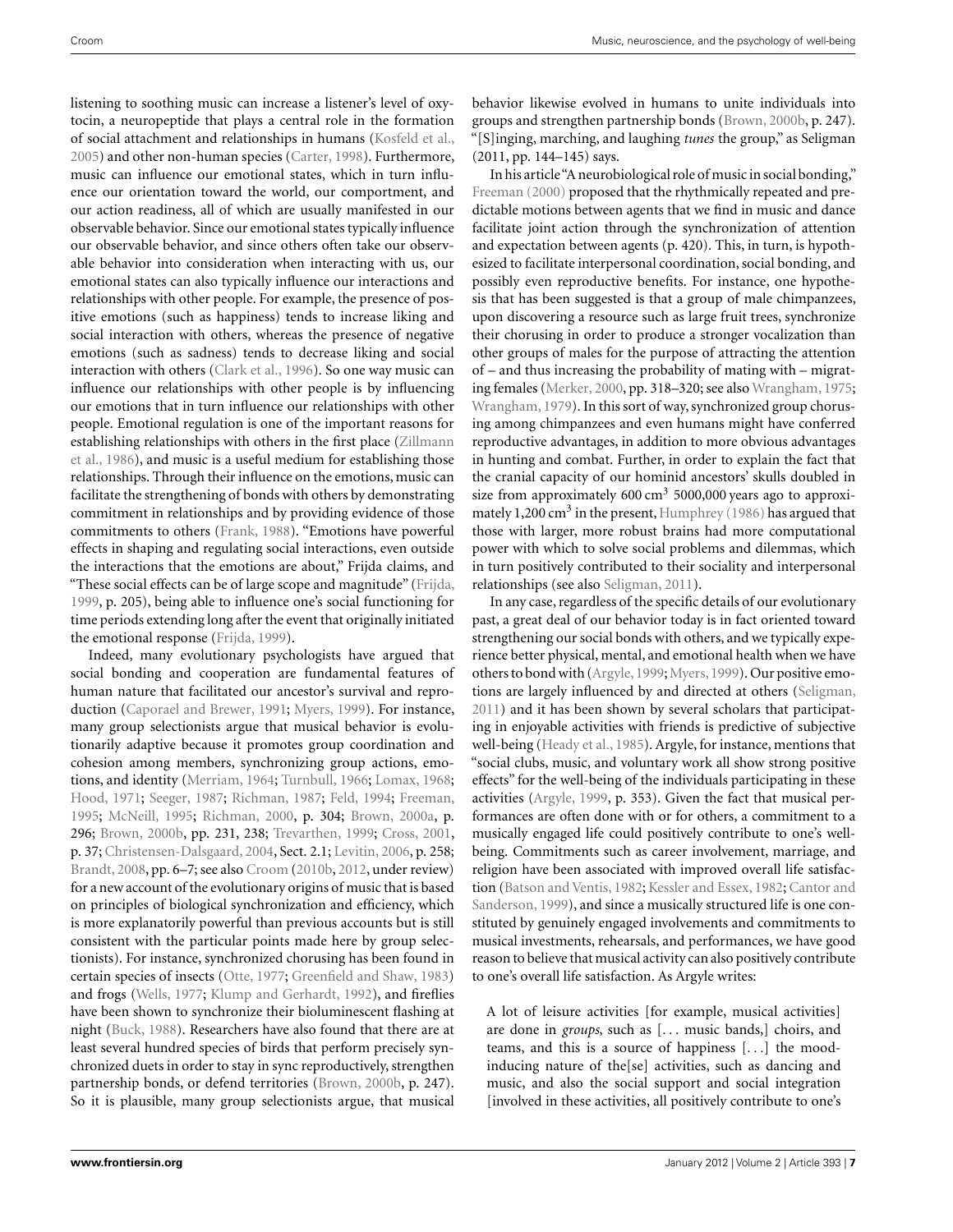level of wellbeing]. Indeed, it is possible to fulfill a variety of social needs through such activities – [for instance, one's needs] for intimacy, public performance, cooperation, and so on. [\(Argyle](#page-10-0), [1999,](#page-10-0) p. 364; see also [Argyle, 1996](#page-10-0))

Other work has shown that individuals in close relationships with others cope better with stress and illness (Cohen, 1988; [House et al.,](#page-12-0) [1988;](#page-12-0) [Nelson, 1988](#page-12-0)) and are less likely to die prematurely (Abbey and Andrews, [1985;](#page-10-0) [Perlman and Rook, 1987](#page-13-0)) than individuals lacking in close relationships. Individuals that have a network of social support are likely to live longer than individuals that do not [\(Vaillant, 2003](#page-13-0)), and when participants were asked which element in life would bring them the most happiness, most cited love, or close interpersonal relationships [\(Freedman, 1978](#page-11-0); [Berscheid,](#page-10-0) [1983;](#page-10-0) [Pettijohn and Pettijohn, 1996\)](#page-13-0). It should be clear that participating in a band or musical group can serve as a means for building close relationships with others, since the mastery of a musical work provides the band members with a common purpose, common ground, and a potentially extensive amount of time together for the sake of rehearsal and performance. That is to say, participation and commitment to activities, such as musical events, often involves participation *with* and commitment *to* others, as many activities involve a social component and are of sociocultural significance [\(Erikson](#page-11-0), [1950](#page-11-0); [Havighurst](#page-11-0), [1972](#page-11-0)).

Furthermore, [Brickman and Coates](#page-10-0) [\(1987\)](#page-10-0) have shown that individuals often benefit more from helping and caring for others than they do from being helped and cared for themselves, and so, as [Cantor and Sanderson](#page-10-0) [\(1999](#page-10-0)) point out, social contact and participation with others "may be associated with well-being not only directly by providing social support and assistance, but also indirectly by providing individuals with opportunities to *care for others*" (p. 235). In fact, [Seligman](#page-13-0) [\(2011](#page-13-0)) reports that doing kind deeds for others produces the most reliable momentary increase in well-being than any exercise his team has tested and that "*Other people* are the best antidote to the downs of life and the single most reliable up" (p. 20). Musicians, like other performers, have the opportunity to care for others every time they perform. Insofar as music listeners enjoy listening to music, musicians have the opportunity to provide listeners with something that they enjoy, and thereby have the opportunity to perform a kind deed for others every time they perform. And insofar as performing kind deeds for others can reliably produce momentary increases in well-being, as [Seligman](#page-13-0) [\(2011\)](#page-13-0) has argued, this suggests that performing music for others can produce momentary increases in well-being also. Furthermore, insofar as a musician is cognizant of the fact that their performance is providing pleasure and momentary increases of well-being to their listeners, that musician is afforded evidential support for believing that they have actually accomplished something (see Music and Accomplishment) and that their actions are meaningful or purposeful (see Music and Meaning; see also [Seligman](#page-13-0), [2011](#page-13-0)). Thus, participation and commitment to shared activities can facilitate social bonding or connection with others [\(Baumeister and Leary, 1995\)](#page-10-0), often times through the development of shared sensitivities and norms for evaluative ascriptions [\(Croom, 2010a,b, 2011a,b, 2012\)](#page-11-0), which influence both the individual and the larger community within which that individual participant is engaged [\(Putnam](#page-13-0), [1995\)](#page-13-0).

# **MUSIC AND ENGAGEMENT**

Musical activity is not only of practical application for the cultivation of positive emotions and strong interpersonal relationships, although musical activity often does serve these functions. Music can also positively influence other features that we have identified as characteristic of a flourishing life. Another important feature that we identified as characteristic of a flourishing life was the presence of flow experiences, i.e., experiences where "psychic energy flows effortlessly" [\(Csikszentmihalyi](#page-11-0), [1990,](#page-11-0) p. 36) and one is attentively absorbed and skillfully engaged in an activity that one finds valuable. As Seligman describes it, "engagement, is about flow: being one with the music, time stopping, and the loss of selfconsciousness during an absorbing activity" [\(Seligman](#page-13-0), [2011,](#page-13-0) p. 11). Features of flow experiences include perceptions of control, task focus, and a resultant absence of public self-consciousness [\(Vallerand et al., 2003](#page-13-0); [Mageau et al.](#page-12-0), [2005;](#page-12-0) [Forest et al., 2008;](#page-11-0) [Philippe et al., 2009\)](#page-13-0). Previous research has shown that, in contrast with people that do not experience flow, people with flow experie[nces](#page-11-0) [typically](#page-11-0) [report](#page-11-0) [higher](#page-11-0) [levels](#page-11-0) [of](#page-11-0) [well-being](#page-11-0) [\(](#page-11-0)Haworth and Hill, [1992](#page-11-0); [Haworth and Evans, 1995;](#page-11-0) [Haworth](#page-11-0), [1997;](#page-11-0) Csikszentmihalyi, [1999;](#page-11-0) [Eisenberger et al.](#page-11-0), [2005;](#page-11-0) [Carpentier et al.,](#page-10-0) [2011\)](#page-10-0), positive emotions, positive moods, and pride [\(Han, 1988;](#page-11-0) [Clarke and Haworth](#page-11-0), [1994](#page-11-0); [Bloch, 2002;](#page-10-0) [Delle Fave and Massimini,](#page-11-0) [2004\)](#page-11-0).

The experience of flow is no stranger to musicians, and in fact, Tchaikovsky had famously said that, "Do not believe those who try to persuade you that composition is only a cold exercise of the intellect. The only music capable of moving and touching us is that which flows from the depths of a composer's soul when he is stirred by inspiration" (quoted in [Vernon, 1970,](#page-13-0) p. 58). Of this fluid, flowing state of the mind and body, Tchaikovsky further remarked that it was "a great thing if the main ideas and general outline of a [musical] work come without any racking of brains, as the result of that supernatural and inexplicable force we call inspiration" (p. 58). Wolfgang Mozart also reported that, "When I am, as it were, completely myself, entirely alone, and of good cheer [...] my ideas flow best and most abundantly. Whence and how they come, I know not; nor can I force them" (quoted in [Vernon,](#page-13-0) [1970,](#page-13-0) p. 55).

One psychologist that has done extensive research in this area is Csikszentmihalyi, and in his (1990) book *Flow: The Psychology of Optimal Experience*, he reports finding that people are happiest when they are most absorbed in their actions and experiencing flow. In their article "Effects of asynchronous music on flow [states and shooting performance among netball players,"](#page-13-0)Pates et al. [\(2003\)](#page-13-0) show that musical engagement can indeed "enhance performance [on concentration tasks] and trigger emotions and cognitions associated with flow" (p. 426). Work carried out by [Chandrasekaran and Kraus](#page-10-0) [\(2010\)](#page-10-0) also suggests that, "Musicians show less degraded brainstem representation of speech relative to non-musicians, as evidenced by faster neural timing, enhanced spectral representation, and better stimulus-to-response correlations" and that "the differences in spectral representation between musicians and non-musicians are large, suggesting that musical experience protects against the debilitating effects of background noise" (p. 301; see also [Parbery-Clark et al., 2009\)](#page-13-0). Findings like this are relevant for our understanding of flow because, insofar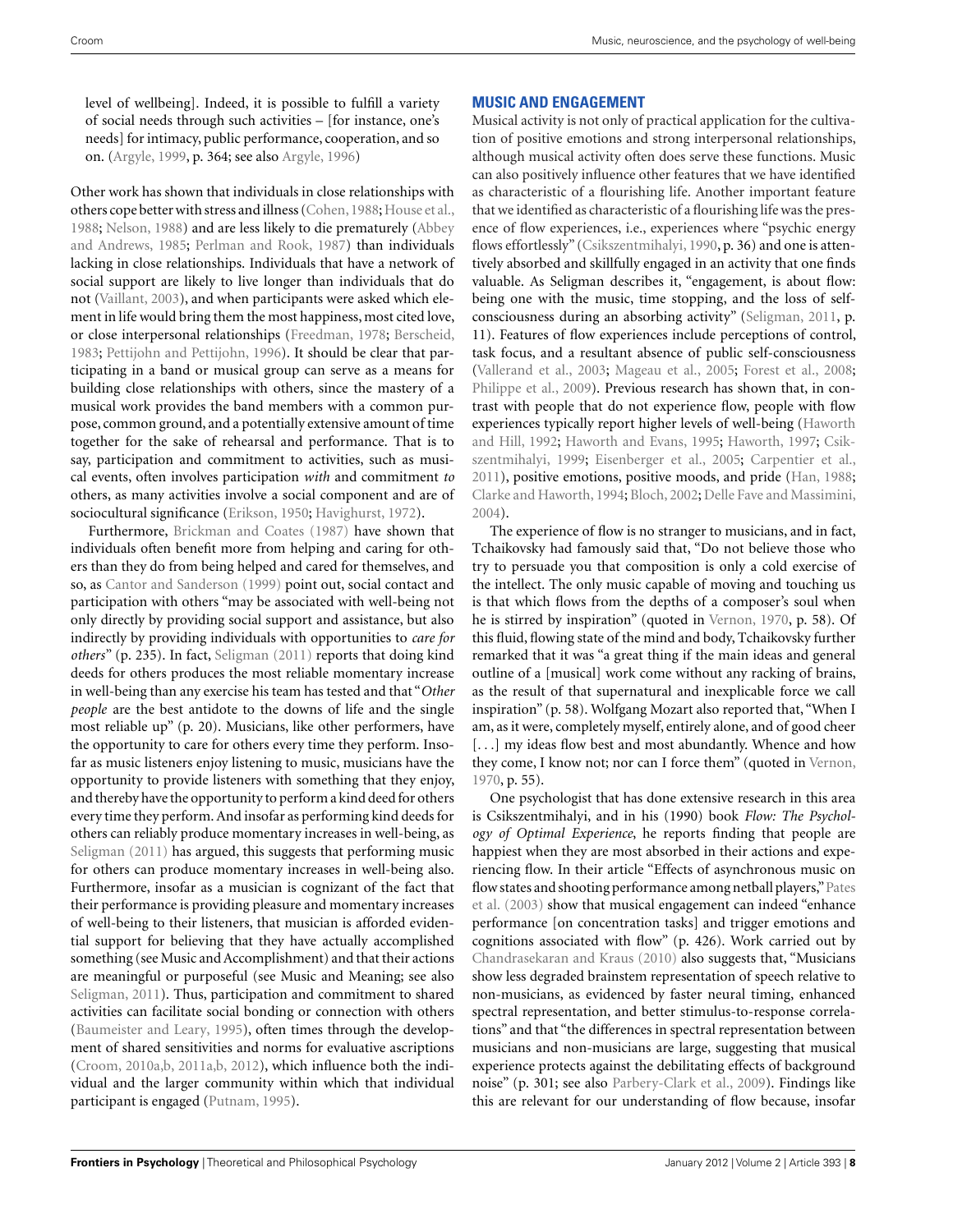as background factors that distract someone from engaging attentively with their current activity interrupts their experience of flow [\(Nakamura and Csikszentmihalyi, 2002](#page-12-0); [Carpentier et al., 2011](#page-10-0)), and insofar as the reduction of background noise that musical experience affords can help facilitate one's engaging attentively with their current activity, it is arguably the case that musical experience can thereby positively contribute to one's becoming fully absorbed in their actions and achieving the experience of [flow.](#page-12-0)

Kubovy [\(1999](#page-12-0)) has previously linked [Csikszentmihalyi's](#page-14-0) [\(1975](#page-14-0)) work on flow to the experience of virtuosity, and he explains that in flow experiences we often experience the exercise of virtuosity, whereby "an act is performed with virtuosity if it is difficult for most people to do but is carried out with ease and economy" by oneself, and often accompanied by "the pleasure we have when we feel we are doing something well" [\(Kubovy](#page-12-0), [1999](#page-12-0), pp. 147–148). We can even experience the pleasures of virtuosity relative to our prior lack of ability, as,for instance, [Sudnow](#page-13-0) [\(1978, 1979](#page-13-0)) describes his experience of accomplishment over the 6 year period in which he learned to improvise jazz on the piano. "The pleasures of virtuosity make us want to do things well," [Kubovy](#page-12-0) [\(1999](#page-12-0)) remarks, "and hence we play in order to achieve this pleasure, which gives us skills we need to survive" (p. 148). In flow experience we are optimally attentive and tuned in to what we are doing, deploying our most developed skills which in turn afford us feedback in the form of positive emotions, a sense of accomplishment and purpose, and even better relationships [\(Seligman, 2011](#page-13-0), p. 24). So musical practice and performance, as a conduit for flow experiences, likewise offers us an avenue for attunement, perceptual and cognitive exercise, the accomplishment of successful motor execution, the experience of positive emotional states and pleasurable auditory stimulation, the meaning derived from participating in a larger social entity and offering a distinctive contribution, and connecting with others.

## **MUSIC AND ACCOMPLISHMENT**

Up to this point we have now discussed how musical engagement can positively influence one's positive emotions, relationships with others, and flow experiences. Next, we will discuss how music can positively influence one's sense of accomplishment and meaning in life. First, it seems clear that music can in fact contribute to one's sense of accomplishment. For instance, Tchaikovsky once said of his musical career that, "I can affirm with joy that I make continual progress on the way of self-development, and am passionately desirous of attaining the highest degree of perfection of which my talents are capable" (quoted in [Vernon, 1970](#page-13-0), p. 60). Many practicing musicians are likely to feel the same way, and accordingly, musical involvement can help people attain a sense of personal accomplishment. Numerous findings have demonstrated that those individuals that made the most significant accomplishments in their field of practice were those that spent the most time devoted to carefully practicing what it is that they do [\(Chase and Simon, 1973a,b;](#page-11-0) [Hayes](#page-11-0), [1981](#page-11-0); [Bloom, 1985;](#page-10-0) Ericsson et al., [1993;](#page-11-0) [Weisberg](#page-13-0), [1999](#page-13-0)). For instance, [Bloom](#page-10-0) [\(1985](#page-10-0)) conducted a study based on interviews of accomplished professionals from a broad range of fields – including, for instance, highly accomplished scientists (e.g., mathematicians and neurologists

recognized for excellence in early career development), musicians (e.g., award-winning pianists), artists (e.g., award-winning sculptors), and athletes (e.g., Olympic swimmers and tennis players recognized among the world's top 10) – and found that accomplishment by individuals in each of these fields required years of dedicated and attentive practice to their particular activity, while also partly depending on the support provided by one's friends and family, and the informed guidance provided by one's parents, coaches, and role models [\(Bloom](#page-10-0), [1985;](#page-10-0) [Weisberg](#page-13-0), [2006\)](#page-13-0). A study conducted by [Ericsson et al.](#page-11-0) [\(1993\)](#page-11-0) that focused on the accomplishment of musicians in particular found that accomplished professional musicians spent, not only more time practicing than less accomplished musicians, but also more time sleeping, suggesting that sleep can facilitate learning from attentive and effortful musical practice [\(Ericsson et al.](#page-11-0), [1993;](#page-11-0) [Weisberg](#page-13-0), [2006](#page-13-0)). But the main finding for our purposes here is that what distinguishes a truly outstanding musician, or any other specialist or professional, from those of less or no skill is the amount of structured motor behavior they have unreflectively available for action, which is itself typically the result of undergoing hard-earned practice and repetitive motor drill [\(Seligman, 2011\)](#page-13-0). For instance, studies have found that world-class musicians averaged 10,000 h of solo practice by the time they were 20 years old, in contrast to 5,000 h for the next lower level musician, and in contrast with 2,000 h for merely serious amateur musicians [\(Ericsson et al., 1993;](#page-11-0) [Weisberg,](#page-13-0) [2006\)](#page-13-0).

Similar findings have been demonstrated outside of the domain of musical performance – for instance, in musical composition, poetry, and chess [\(Chase and Simon](#page-11-0), [1973a](#page-11-0); [Hayes](#page-11-0), [1981;](#page-11-0) [Weisberg,](#page-13-0) [1999\)](#page-13-0) – and this consistent finding is now frequently referred to as the *10-year rule* [\(Hayes](#page-11-0), [1981,](#page-11-0) [1989;](#page-12-0) [Gardner, 1993;](#page-11-0) [Weisberg,](#page-13-0) [2006\)](#page-13-0) for the straightforward reason that "if you want to become world class at anything, you must spend 60 h a week on it for 10 years" [\(Seligman](#page-13-0), [2011](#page-13-0), p. 115). Thus, Aristotle's insight on the nature of excellence seems to have been on the right track. As Aristotle advised, "virtues are formed in man by his doing the actions [...] the Good of Man comes to be "a working of the Soul in the way of Excellence" [...] for as it is not one swallow or one fine day that makes a spring, so it is not one day or a short time that makes a man blessed and happy" [\(Aristotle](#page-10-0), [1911;](#page-10-0) Book II, 4; Book I, 7). "Human excellence," in musicality as in morality, comes about as a result of habit [\(Aristotle, 1911;](#page-10-0) Book II, 1).

I previously mentioned in Section "Music and Relationships" that one can use participation in a band or musical group as a means for building close relationships with others, since the mastery of a musical work provides the band members with a common purpose, common ground, and a potentially extensive amount of time together for the sake of rehearsal and performance. But not only are individual members brought together to collectively constitute the larger whole that is their band, but this collective constitution also typically assigns each member a unique role to perform within that larger whole. Since each member is assigned a role to perform, and since each member can perform that role poorly or proficiently, the musician's ability to come through and deliver during their musical opportunities can provide them with the sense of accomplishing their musical part successfully, instead of with ineptitude. A well executed and emotionally inspiring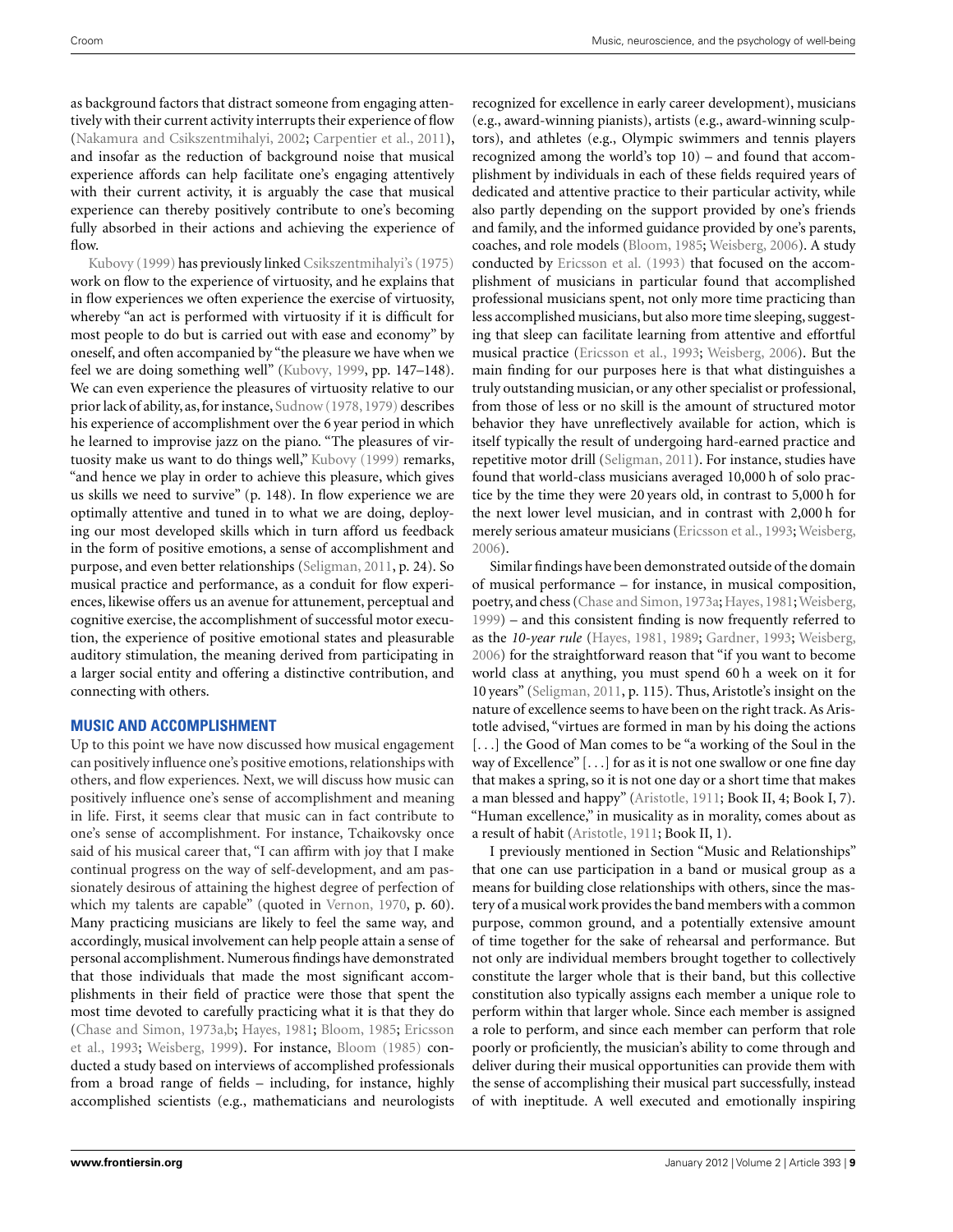musical performance requires not only musical knowledge and technique, but also a performer's confidence and social grace, and the collective manifestation of these features in a single musical act by the performer surely counts as a bona fide accomplishment (indeed, audiences often pay good money to witness such accomplishments). Also, since people often listen to music because they enjoy it, the musician's act of performing a musical work for an audience of listeners is at the same time an act of providing listeners with something that they enjoy. Thus, the musician's ability to competently bring joy and pleasure to others through their musical performances can provide them with another way in which to feel like they have genuinely accomplished something.

## **MUSIC AND MEANING**

Finally, musical engagement can afford one a sense of meaning or purpose in life. The emotion that music is capable of soliciting from us may influence our well-being, not only through positively influencing our social interactions and relationships with others, but also by positively influencing our sense of coherence in the world and our sense of identity [\(Frijda, 1999\)](#page-11-0). Indeed, having a sense of meaning or purpose in life is important, since it has been shown that the absence of meaning in one's life can cause depression [\(Seligman](#page-13-0), [2011\)](#page-13-0). Research has shown that pursuing and making progress toward goals that one finds valuable, such as becoming a more proficient musician, are associated with positive affect, as well as physical and psychological well-being [\(Diener,](#page-11-0) [1984;](#page-11-0) [Emmons](#page-11-0), [1986;](#page-11-0) [Cantor and Sanderson, 1999](#page-10-0)). A consistent commitment to goals and tasks may even provide consistency to one's life in times of adversity, helping individuals cope with the various problems they face at each of life's developmental stages [\(Cantor and Sanderson](#page-10-0), [1999](#page-10-0)). It has been suggested that this is because commitment to particular goals can provide one with a consistent sense of personal agency [\(Cantor, 1990\)](#page-10-0), structure, and purpose i[n their daily life](#page-10-0) [\(Klinger](#page-12-0)[,](#page-10-0) [1975](#page-12-0)[;](#page-10-0) [Little, 1983](#page-12-0); Cantor and Sanderson, [1999](#page-10-0)). In this way, musical goals can provide one with a consistent sense of personal agency (e.g., *I am a musical performer*), structure (e.g., routine practices and performances), and purpose (e.g., *I am the alto saxophonist in the band X and play the sax solo in song Y* ) in their daily life.

Since an individual that participates with others in a band or musical group is also thereby provided the opportunity to play a distinctive and significant role in something larger than themselves, and as "The Meaningful Life" has often been characterized by positive psychologists as "belonging to and serving something that you believe is bigger than the self" [\(Seligman, 2011,](#page-13-0) p. 12), an individual that participates with others in a band or musical group can thereby positively influence their experience of having meaning or purpose in life. For instance, the solo saxophonist during a jazz band performance plays a vital social and esthetic function during the musical context in which all ears are on him, and the ability to come through and deliver in those musical moments keeps his style and identity, as well as his band's, intact. Each band member, as a dependable musical comrade, has a role and a responsibility to the larger band to which they submit themselves as constituent members. And insofar as one consistently performs their social role and responsibility as a contributing musical member, this can provide the musician with a venue through which

to continually re-experience a moment of purpose in their life. Various musical performances that the musician has previously accomplished with success could also provide the musician with salient memories of those prized moments when he had served his musical purpose successfully in the past.

## **POTENTIAL MALADAPTIVE CONSEQUENCES OF MUSICAL ACTIVITY**

It should be mentioned before concluding this article that musical activity does not always or necessarily lead to well-being. In fact, there are various risks associated with musical activity, like any other physically demanding activity that can be done excessively or incorrectly [\(Sataloff et al., 1991;](#page-13-0) see also [Fishbein et al., 1988;](#page-11-0) [Middlestadt and Fishbein, 1988](#page-12-0); [Zaza, 1998](#page-14-0)). Some of these risks are more instrument-specific than others. For instance, pianists are particularly susceptible to musculoskeletal pain and problems in the hands and wrists [\(Yoshimura et al.](#page-13-0), [2006\)](#page-13-0), whereas woodwind players are particularly susceptible to problems in the orofacial musculature [\(Fuks and Fadle](#page-11-0), [2002\)](#page-11-0). Others problems, however, are more general and include psychosomatic symptoms associated with performance anxiety [\(Langendörfer et al.](#page-12-0), [2006\)](#page-12-0) as well as injuries resulting from inappropriate practicing techniques, poor posture, and poor physical conditioning.

The British Association for Performing Arts Medicine, for instance, conducted a study on 1,046 musicians and found that 52% of them had problems resulting from technical faults or inappropriate practicing procedures. Specifically, they found that improper performance techniques, excessive practicing without breaks or rest, poor posture, insufficient exercise, and general misuse of the body drastically increased one's susceptibility to music-related injuries [\(Wynn Parry](#page-13-0), [2004](#page-13-0), p. 47). Another study by [Kreutz et al.](#page-12-0) [\(2008\)](#page-12-0) also suggested that "significant proportions of [the] health problems among music performance students emerge from general dispositions, such as posture [which can affect the spine and upper extremities] and fatigue, and thus are not specific to the instrument played" (p. 3). Accordingly, research suggests that musicians wanting to prevent or downplay potential music-related injuries while maximizing music-related benefits should spend an appropriate amount of time warming up, cooling down, and resting at intervals during practice sessions, pay particular attention to the posture of their spine and upper limbs, and maintain a healthy diet and exercising regimen [\(Wynn Parry,](#page-13-0) [2004;](#page-13-0) [Kreutz et al.](#page-12-0), [2008](#page-12-0)). Kreutz, Ginsborg, and Williamon have suggested that "These [more general] issues should take priority perhaps even over those that are specific to the voice or individual instrument being played" [\(Kreutz et al.](#page-12-0), [2008,](#page-12-0) p. 11). Fortunately, music departments and conservatories have become increasingly aware of the potential risks associated with musical practice and performance, and have been actively creating special programs concerned with both the prevention and treatment of musicrelated injuries [\(Chesky et al.](#page-11-0), [2006](#page-11-0)). For further discussion I refer the read[er](#page-12-0) [to](#page-12-0) [the](#page-12-0) [literature](#page-12-0) [\(Fishbein et al.](#page-11-0)[,](#page-12-0) [1988](#page-11-0)[;](#page-12-0) Middlestadt and Fishbein, [1988](#page-12-0); [Sataloff et al.](#page-13-0), [1991;](#page-13-0) [Liu and Hayden](#page-12-0)[,](#page-13-0) [2002;](#page-12-0) Wynn Parry, [2004](#page-13-0); [Spahn et al., 2005;](#page-13-0) [Chesky et al.](#page-11-0)[,](#page-13-0) [2006](#page-11-0)[;](#page-13-0) Williamon and Thompson, [2006](#page-13-0); [Kreutz et al.](#page-12-0), [2008](#page-12-0), [2009](#page-12-0)), as a more focused discussion of this topic is admittedly beyond the scope of the present article.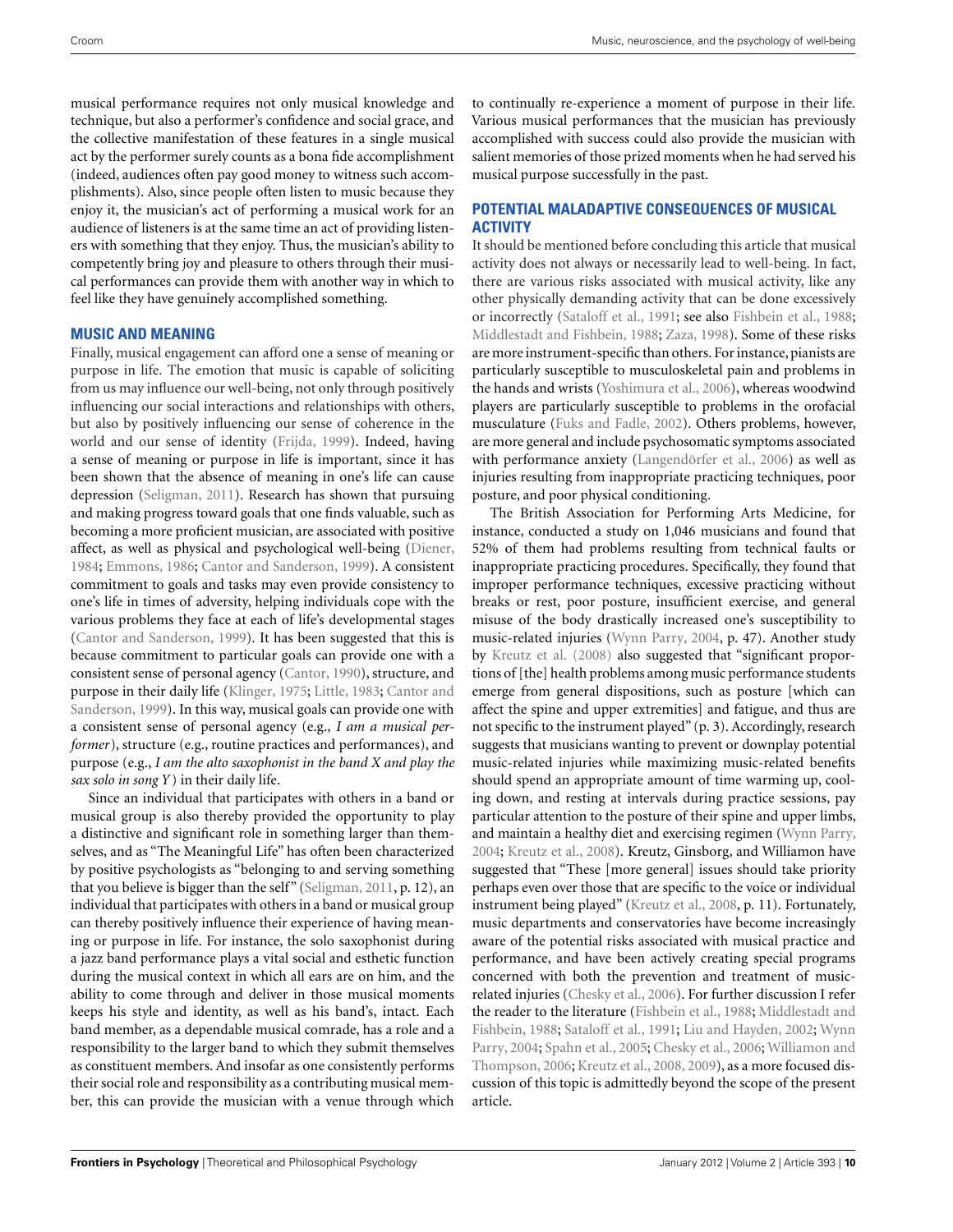### <span id="page-10-0"></span>**CONCLUDING REMARKS**

Like any other activity that imposes physical demands on performers, there are potential risks associated with music-related activities; we briefly reviewed some of these and discussed preventive solutions in Section "Potential Maladaptive Consequences of Musical Activity."But as these issues have been discussed elsewhere [\(Fishbein et al.](#page-11-0), [1988](#page-11-0); [Middlestadt and Fishbein](#page-12-0)[,](#page-13-0) [1988](#page-12-0)[;](#page-13-0) Sataloff et al., [1991](#page-13-0); [Liu and Hayden, 2002](#page-12-0); [Wynn Parry, 2004;](#page-13-0) Spahn et al., [2005](#page-13-0); [Chesky et al., 2006](#page-11-0); [Williamon and Thompson](#page-13-0), [2006;](#page-13-0) [Kreutz et al.](#page-12-0), [2008, 2009\)](#page-12-0), the main purpose of this article was to offer new insight into the question of whether musical activity can positively contribute to one's living a flourishing life. My claim was that musical activity can do this, and throughout the course of this article I have offered new evidence in support of this claim. Specifically, I began by presenting the five commonly recognized factors characteristic of human flourishing or well-being: (1) "positive emotion," (2) "relationships," (3) "engagement,"  $(4)$ "achievement,"and (5)"meaning" [\(Seligman](#page-13-0), [2011,](#page-13-0) p. 24). In order to determine whether musical activity could actually increase one's level of well-being, we investigated whether it could actually increase one's level of positive emotions, strong interpersonal relationships and rapport with others, commitment in engaging activities, level of accomplishment, and experience of meaning or purpose in life. In Section "Music and Positive Emotion" I argued that music can positively influence one's level of positive emotions, in Section "Music and Relationships" I argued that music can positively influence one's interpersonal relationships and rapport with others, in Section "Music and Engagement"

#### **REFERENCES**

- Abbey,A., and Andrews, F. (1985). Modeling the psychological determinants of quality of life. *Soc. Indic. Res.* 16, 1–34.
- Apter, M. (1982). *The Experience of Motivation: The Theory of Psychological Reversals*. San Diego: Academic Press.
- Argyle, M. (1996). *The Social Psychology of Leisure*. London: Penguin.
- Argyle, M. (1999). "Causes and correlates of happiness," in *Well-being: The Foundations of Hedonic Psychology*, eds D. Kahneman, E. Diener, and N. Schwarz (New York: Russell Sage Foundation Publications), 353–373.
- Aristotle. (1911). *Nicomachean Ethics*, trans. D. Chase. New York: E. P. Dutton & Co.
- Avant, S., Margolin, A., and Salovey, P. (1990–1991). Stress management techniques: anxiety reduction, appeal, and individual differences. *Imagin. Cogn. Pers.* 10, 3–23.
- Bangert, M., and Altenmuller, E. (2003). Mapping perception to action in piano practice: a longitudinal DC-EEG study. *BMC Neurosci.* 4, 26. doi[:10.1186/1471-2202-4-26](http://dx.doi.org/10.1186/1471-2202-4-26)
- Bangert, M., Jurgens, U., Hausler, U., and Altenmuller, E. (2006). Classical conditioned responses to absent tones. *BMC Neurosci.* 7, 60. doi[:10.1186/1471-2202-7-60](http://dx.doi.org/10.1186/1471-2202-7-60)
- Bargh, J. (1997). "The automaticity of everyday life," in *Advances in Social* Cognition, Vol. 10, ed. R. Wyer (Mahwah: Erlbaum), 1–6.
- Batson, C., and Ventis, W. (1982). *The Religious Experience*. New York: Oxford University Press.
- Baumeister, R., and Leary, M. (1995). The need to belong: desire for interpersonal attachments as a fundamental human motivation. *Psychol. Bull.* 117, 497–529.
- Bayens, F., Eelen, P., and Van den Bergh, O. (1990). Contingency awareness in evaluative conditioning: a case for unaware affective-evaluative learning. *Cogn. Emot.* 4, 3–18.
- Beauvios, M., and Meddis, R. (1997). Time decay of auditory stream biasing. *Percept. Psychophys.* 59, 81–86.
- Bengtsson, S., Nagy, Z., Skare, S., Forsman, L., Forssberg, H., and Ullen, F. (2005). Extensive piano practicing has regionally specific effects on white matter development. *Nat. Neurosci.* 8, 1148–1150.
- Berscheid, E. (1983). "Emotion," in *Close Relationships*, ed. H. Kelley (San Francisco: Freeman), 110–168.
- Bidelman, G., Gandour, J., and Krishnan,A. (2011). Cross-domain effects of music and language experience on the representation of pitch in human auditory brainstem. *J. Cogn. Neurosci.* 23, 425–434.

I argued that music can positively influence one's commitment in engaging activities, in Section "Music and Accomplishment" I argued that music can positively influence one's level of accomplishment, and in Section "Music and Meaning" I argued that music can positively influence one's experience of meaning or purpose in life. Thus, throughout the course of this article we have established that musical engagement can positively influence all five of these factors, and as a result,we have compelling evidence that musical engagement can positively contribute to one's living a flourishing life. Since prior to this study there had not yet been a substantive and up-to-date investigation of the possible role of music in contributing to one's living a flourishing life, this study offers a novel contribution to existing work by carrying out this original investigation, thereby bridging the gap and stimulating discussion between the psychology of music and the psychology of well-being.

#### **ACKNOWLEDGMENTS**

I would first and foremost like to thank Marty Seligman and the Positive Psychology Center at the University of Pennsylvania for generously offering me financial support to carry out this research. I have also greatly benefited from conversations with Stephen Amico, Liz Camp, Yale Cohen, Paul Guyer, Robert Kurzban, Jairo Moreno, Carol Muller, Alex Rozin, Paul Rozin, Susan Schneider, and Dmitri Tymoczko, and I owe them much thanks. Finally, I would like to express my gratitude to Dan Lloyd and the two reviewers of this article for their very helpful comments and suggestions.

- Blacking, J. (1995). *Music, Culture, and Experience*. London: University of Chicago Press.
- Bloch, C. (2002). Moods and quality of life. *J. Happiness Stud.* 3, 101–128.
- Bloom, B. (1985). *Developing Talent in Young People*. New York: Ballantine Books.
- Brandt, P. (2008). Music and the abstract mind. *J. Music Meaning* 7, 1–15.
- Brickman, P., and Coates, D. (1987). "Commitment and mental health," in *Commitment, Conflict, and Caring*, ed. P. Brickman (Englewood Cliffs: Prentice-Hall), 222–309.
- Brown, S. (2000a). "The 'musilanguage' model of music evolution," in *The Origins of Music*, eds N. Wallin, B. Merker, and S. Brown (Cambridge: MIT Press), 271–300.
- Brown, S. (2000b). "Evolutionary models of music: from sexual selection to group selection," in *Perspectives in Ethology 13: Behavior, Evolution and Culture*, eds F. Tonneau and N. Thompson (New York: Plenum Publishers), 231–281.
- Buck, J. (1988). Synchronous rhythmic flashing in fireflies II. *Q. Rev. Biol.* 63, 265–289.
- Cantor, N. (1990). From thought to behavior: "Having" and "doing" in the study of personality and cognition. *Am. Psychol.* 45, 735–750.
- Cantor, N., and Sanderson, C. (1999). "Life task participation and wellbeing: the importance of taking part in daily life," in *Wellbeing: The Foundations of Hedonic Psychology*, eds D. Kahneman, E. Diener, and N. Schwartz (New York: Russell Sage Foundation), 230–243.
- Caporael, L., and Brewer, M. (1991). Reviving evolutionary psychology: biology meets society. *J. Soc. Issues* 47, 187–195.
- Carlsen, J. (1981). Some factors which influence melodic expectancy. *Psychomusicology* 1, 12–29.
- Carpentier, J., Mageau, G., and Vallerand, R. (2011). Ruminations and flow: why do people with a more harmonious passion experience higher well-being? *J. Happiness Stud.* doi: 10.1007/s10902-011-9276-4
- Carter, C. (1998). Neuroendocrine perspectives on social attachment and love. *Psychoneuroendocrinology* 23, 779–818.
- Chandrasekaran, B., and Kraus, N. (2010). Music, noise exclusion, and learning. *Music Percept.* 27, 297–306.
- Chandrasekaran, B., Krishnan, A., and Gandour, J. (2009). Relative influence of musical and linguistic experience on early cortical processing of pitch contours. *Brain Lang.* 108, 1–9.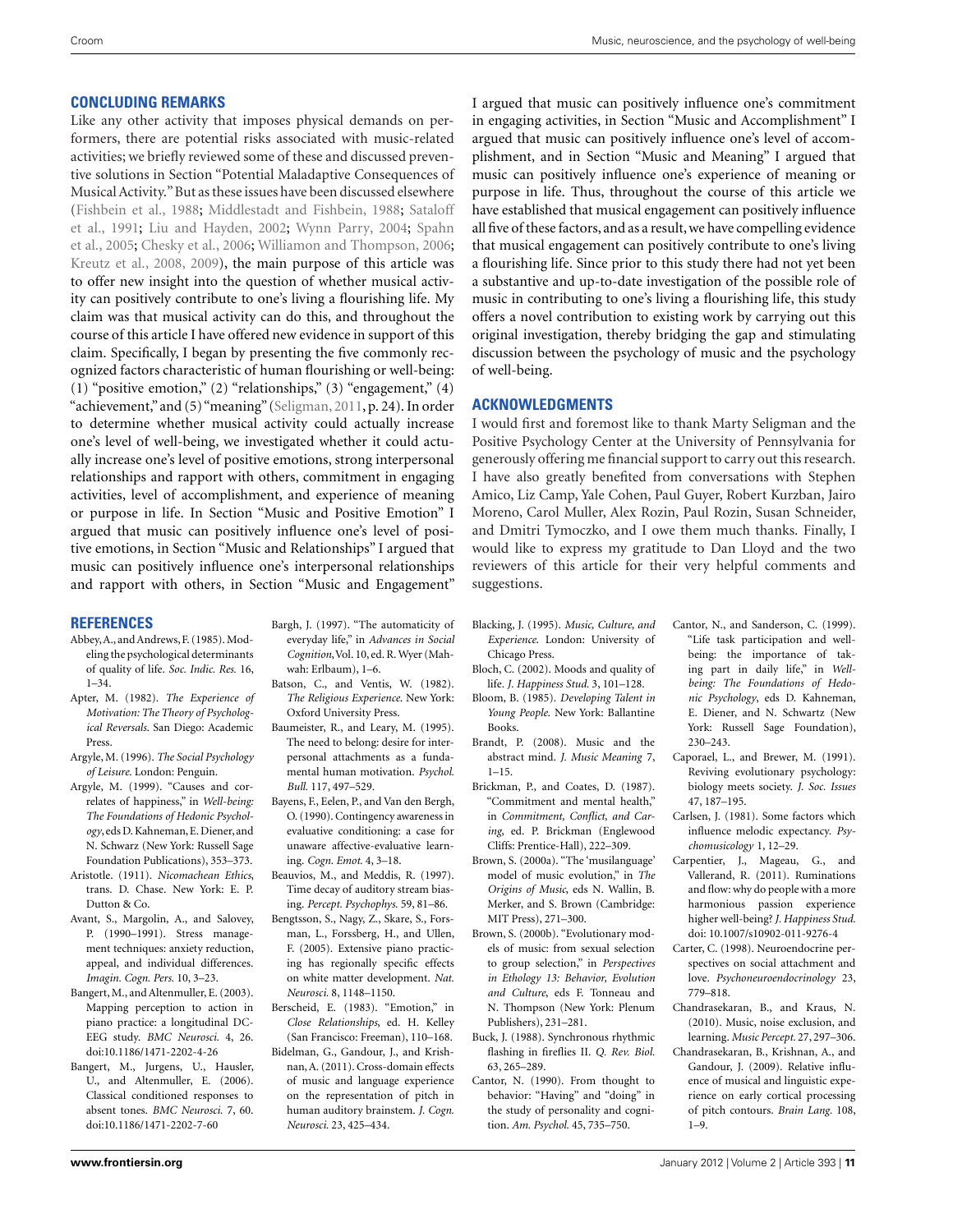- <span id="page-11-0"></span>Chase, W., and Simon, H. (1973a). Perception in chess. *Cogn. Psychol.* 4, 55–81.
- Chase, W., and Simon, H. (1973b). "The mind's eye in chess," in *Visual Information Processing*, ed. W. Chase (New York: Academic Press), 215–281.
- Chesky, K., Dawson, W., and Manchester, R. (2006). Health promotion in schools of music: initial recommendations for schools of music. *Med. Probl. Perform. Art.* 21, 142–144.
- Christensen-Dalsgaard, J. (2004). Music and the origin of speeches. *J. Music Meaning* 2, 1–16.
- Clark, M., Pataki, S., and Carver, V. (1996). "Some thoughts and findings on self-presentation of emotions in relationships," in *Knowledge Structures in Close Relationships: A Social Psychological Approach*, eds G. Fletcher and J. Fitness (Mahwah: Erlbaum), 247–274.
- Clarke, S., and Haworth, J. (1994). "Flow" experience in the daily lives of sixth form college students. *Br. J. Psychol.* 85, 511–523.
- Cohen, S. (1988). Psychosocial models of the role of social support in the etiology of physical disease. *Health Psychol.* 7, 269–297.
- Collins, S., and Kuck, K. (1991). Music therapy in the neonatal intensive care unit. *Neonatal Netw.* 9, 23–26.
- Conard, N., Malina, M., and Munzel, S. (2009). New flutes document the earliest musical tradition in southwestern Germany. *Nature* 460, 737–740.
- Cosmides, L., and Tooby, J. (1994)."Origins of domain specificity: the evolution of functional organization,"in *Mapping the Mind: Domain Specificity in Cognition and Culture*, eds L. Hirschfeld and S. Gelman (New York: Cambridge University Press), 84–116.
- Cosmides, L., and Tooby, J. (2000). "Evolutionary psychology and the emotions," in *Handbook of emotions*, eds M. Lewis and J. Haviland-Jones (New York: Guilford), 91–115.
- Croom, A. (2010a). Thick concepts, non-cognitivism, and Wittgenstein's rule-following considerations. *South Afr. J. Philos.* 29, 286–309.
- Croom, A. (2010b). "Evolutionary theories of musical behavior and cognition" in *Poster Presented at the University Of Pennsylvania's Twelfth Annual Summer Workshop in cognitive science and cognitive neuroscience poster session*, Philadelphia, PA.
- Croom, A. (2011a). Slurs. *Lang. Sci.* 33, 343–358.
- Croom, A. (2011b). Aesthetic concepts, perceptual learning, and linguistic enculturation: considerations from Wittgenstein, language, and music. *Integr. Psychol. Behav. Sci.* doi: 10.1007/s12124-011-9184-5
- Croom,A. (2012). Adaptations, aesthetics, and the evolutionary origins of music. *Paper Commissioned for Presentation at the University of Pennsylvania Humanities Forum on Adaptations: 2011–2012*, Philadelphia, PA.
- Cross, I. (2001). Music, cognition, culture, and evolution. *Ann. N. Y. Acad. Sci.* 930, 28–42.
- Csikszentmihalyi, M. (1975). *Beyond Boredom and Anxiety*. San Francisco: Jossey Bass.
- Csikszentmihalyi, M. (1990). *Flow: The Psychology of Optimal Experience*. New York: Harper Perennial.
- Csikszentmihalyi, M. (1999). If we are so rich, why aren't we happy? *Am. Psychol.* 54, 821–827.
- Darwin, C. (1871). *The Descent of Man and Selection in Relation to Sex*. London: John Murray.
- Delle Fave, A., and Massimini, F. (2004). "Bringing subjectivity into focus: optimal experiences, life themes and person-centered rehabilitation," in *Positive Psychology in Practice*, eds P. Linley and S. Joseph (Hoboken: Wiley), 581–597.
- DeNora, T. (2000). *Music in Everyday Life*. New York: Cambridge University Press.
- Diener, E. (1984). Subjective well-being. *Psychol. Bull.* 95, 543–575.
- Eisenberger, R., Jones, J., Stinglhamber, F., Shanock, L., and Randall, A. (2005). Flow experiences at work: for high need achievers alone? *J. Organ. Behav.* 26, 755–775.
- Elbert, T., Pantev, C., Wienbruch, C., Rockstroh, B., and Taub, E. (1995). Increased cortical representation of the fingers of the left hand in string players. *Science* 270, 305–307.
- Emmons, R. (1986). Personal strivings: an approach to personality and subjective well-being. *J. Pers. Soc. Psychol.* 47, 1105–1107.
- Ericsson, K., Krampe, R., and Tesch-Romer, C. (1993). The role of deliberate practice in the acquisition of expert performance. *Psychol. Rev.* 100, 363–406.
- Erikson, E. (1950). *Childhood and Society*. New York: Norton.
- Esteves, F., Dimberg, U., and Ohman, A. (1994). Automatically elicited fear: conditioned skin conductance responses to masked facial expressions. *Cogn. Emot.* 8, 393–414.
- Feld, S. (1994). "Lift-up-oversounding," in *Music Grooves*, eds C. Klein and S. Feld (Chicago: Chicago University Press), 109–156.
- Fishbein, M., Middlestadt, S., Ottani, V., Straus, S., and Ellis, A. (1988). Medical problems among ICSOM musicians: overview of a national survey. *Med. Probl. Perform. Art.* 3, 1–8.
- Fiske, H. (1996). *Selected Theories of Music Perception*. Lewiston: Edwin Mellen.
- Forest, J., Sarrazin,C.,Morin, E., Brunet, L., Savoie, A., and Mageau, G. (2008). "La passion harmonieuse et la passion obsessive comme variables pre ´visionnelles de la santé psychologique et de l'état psychologique optimal de flow au travail: Résultats d'une é tude empirique réaliseé aupre's de 118 travailleurs que ´bécois (Harmonious and obsessive passion as predictors of mental health and the optimal psychological state of flow at work: results from an empirical study with 118 Quebec workers),"in *Actes du colloque du 14e'me congre's de l'Association Internationale de Psychologie du Travail de Langue Franc aise*, eds A. Balikdjian, C. Lemoine, N. Kridis, and P. Salengros (Paris: L'Harmattan), 43–54.
- Forgeard, M., Schlaug, G., Norton, A., Rosam, C., Iyengar, U., and Winner, E. (2008). The relation between music and phonological processing in normal-reading children and children with dyslexia. *Music Percept.* 25, 383–390.
- Fox, E. (1996). Selective processing of threatening words in anxiety: the role of awareness. *Cogn. Emot.* 10, 449–480.
- Frank, R. (1988). *Passions Within Reason: The Strategic Role of the Emotions*. New York: Norton.
- Freedman, J. (1978). *Happy People*. New York: Harcourt Brace Jovanovich.
- Freeman, W. (1995). *Societies of Brains: A Study in the Neuroscience of Love and Hate*. Hillsdale: Erlbaum.
- Freeman, W. (2000). "A neurobiological role of music in social bonding," in *The Origins of Music*, eds N. Wallin, B. Merker, and S. Brown (Cambridge: MIT Press), 411–424.
- Frijda, N. (1999). "Emotions and hedonic experience," in *Well-being: The Foundations of Hedonic Psychology*, eds D. Kahneman, E. Diener, and N. Schwarz (New York: Russell Sage Foundation), 190–210.
- Fujioka, T., Ross, B., Kakigi, R., Pantev, C., and Trainor, L. (2006). One year

of musical training affects development of auditory cortical-evoked fields in young children. *Brain* 129, 2593–2608.

- Fuks, L., and Fadle, H. (2002). "Wind instruments," in *The Science and Psychology of Music Performance*, eds R. Parncutt and G. McPherson (Oxford: Oxford University Press), 319–334.
- Gardner, H. (1993). *Creating Minds: An Anatomy of Creativity Seen Through the Lives of Freud, Einstein, Picasso, Stravinsky, Eliot, Graham, and Gandhi*. New York: Basic.
- Gaser, C., and Schlaug, G. (2003). Brain structures differ between musicians and non-musicians. *J. Neurosci.* 23, 9240–9245.
- Gilovich, T., and Medvec,V. (1995). The experience of regret: what, when and why. *Psychol. Rev.* 102, 379–395.
- Gollwitzer, P. (1993). "Goal achievement: the role of intentions," in *European Review of Social Psychology*, Vol. 4, eds W. Stroebe and M. Hewstone (New York: Wiley), 141–185.
- Greenfield, M., and Shaw, K. (1983). "Adaptive significance of chorusing with special reference to the Orthoptera," in *Orthopteran Mating Systems: Sexual Competition in a Diverse Group of Insects*, eds D. Gwynne and G. Morris (Boulder: Westview Press), 1–27.
- Habib,M., and Besson,M. (2009).What does music training and musical experience teach us about brain plasticity? *Music Percept.* 26, 279–285.
- Han, S. (1988). "The relationship between life satisfaction and flow in elderly Korean immigrants,"in *Optimal Experience: Psychological Studies of Flow in Consciousness*, eds M. Csikszentmihalyi and I. Csikszentmihalyi (New York: Cambridge University Press), 138–149.
- Havighurst, R. (1972). "Life beyond family and work," in *Aging in Western Societies*, ed. E. Burgess (Chicago: University of Chicago Press), 299–353.
- Haworth, J. (1997). *Work, Leisure, and Well-Being*. London: Routledge.
- Haworth, J., and Evans, S. (1995). Challenge, skill, and positive subjective states in the daily life of a sample of YTS students. *J. Occup. Organ. Psychol.* 68, 109–121.
- Haworth, J., and Hill, S. (1992). Work, leisure and psychological well-being in a sample of young adults. *J. Community Appl. Soc. Psychol.* 2, 147–160.
- Hayes, J. (1981). *The Complete Problem Solver*. Philadelphia: Franklin Institute Press.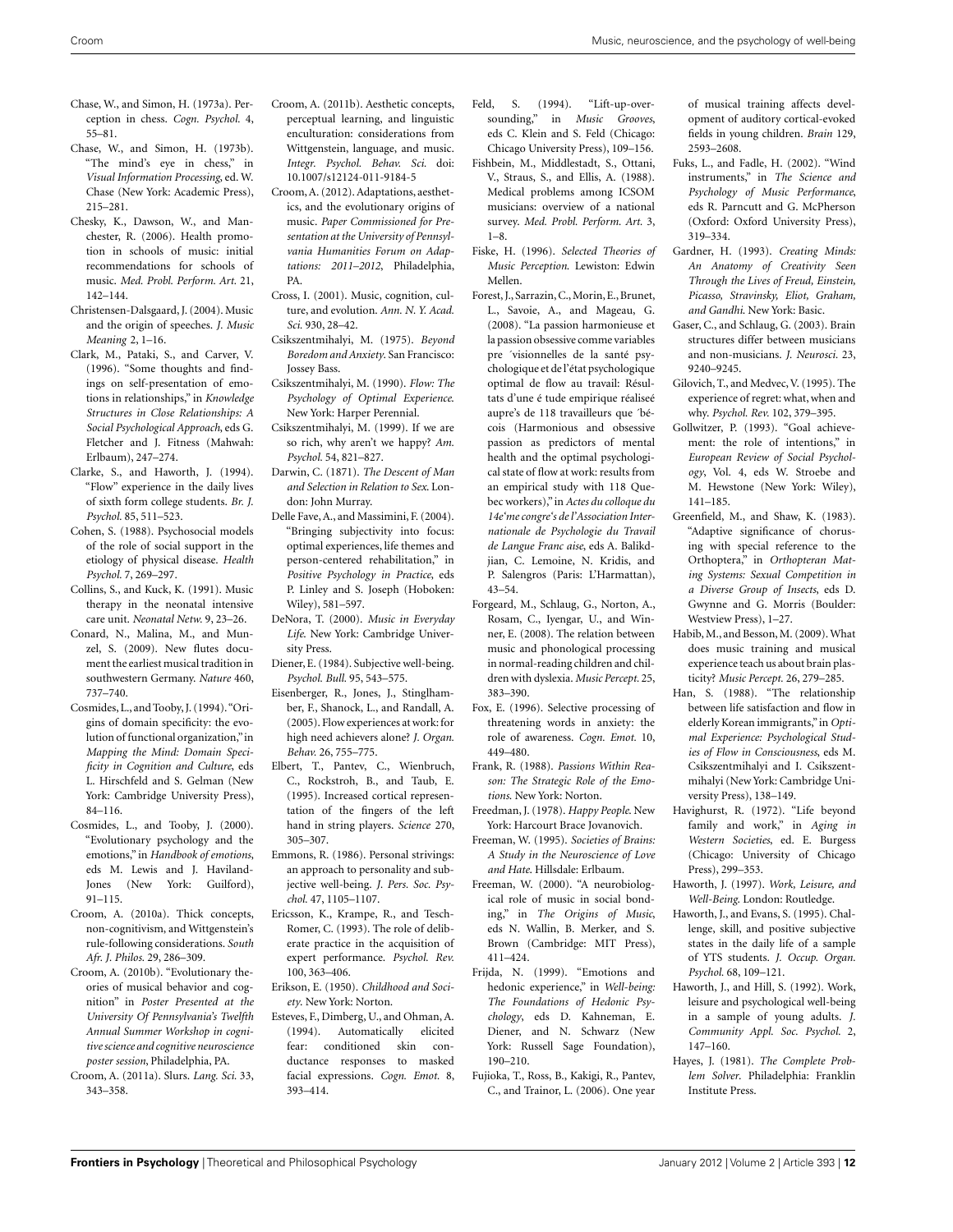- <span id="page-12-0"></span>Hayes, J. (1989). "Cognitive processes in creativity," in *Handbook of Creativity*, eds J. Glover, R. Ronning, and C. Reynolds (New York: Plenum), 135–145.
- Heady, B., Holmstrom, E., and Wearing, J. (1985). Models of well-being and ill-being. *Soc. Indic. Res.* 17,211–234.
- Hicks, F. (1992). The power of music. *Nurs. Times* 88, 72–74.
- Hood, M. (1971). *The Ethnomusicologist*. New York: McGraw-Hill.
- House, J., Landis, K., and Umberson, D. (1988). Social relationships and health. *Science* 241, 540–545.
- Humphrey, N. (1986). *The Inner Eye: Social Intelligence in Evolution*. New York: Oxford University Press.
- Huron, D. (2006). *Sweet Anticipation: Music and the Psychology of Expectation*. Cambridge: MIT Press.
- Hutchinson, S., Lee, L., Gaab, N., and Schlaug, G. (2003). Cerebellar volume of musicians. *Cereb. Cortex* 13, 943–949.
- Irwin, W. (2011). Art and the category of being aesthetic: a neo-Wittgensteinian account. *J. Value Inq.* 45, 59–66.
- James, W. (1884). What is emotion? *Mind* 19, 188–205.
- James, W. (1890). *The Principles of Psychology, Volumes 1–2*. New York: Holt.
- James, W. (1894). The physical basis of emotion. *Psychol. Rev.* 7, 516–529.
- Juslin, P., and Sloboda, J. (2001). *Music and Emotion: Theory and Research*. Oxford: Oxford University Press.
- Kaminski, J., and Hall, W. (1996). The effect of soothing music on neonatal behavioral states in the hospital newborn nursery. *Neonatal Netw.* 16, 45–54.
- Kaufman, D. (2007). Family resemblances, relationalism, and the meaning of 'art'. *Br. J. Aesthet.* 47, 280–297.
- Kessler, R., and Essex, M. (1982). Marital status and depression: the importance of coping resources. *Soc. Forces* 61, 484–505.
- Klinger, F. (1975). Consequences of commitment to a disengagement from incentives. *Psychol. Rev.* 82, 1–25.
- Klump, G., and Gerhardt, H. (1992). "Mechanisms and function of calltiming in male-male interactions in frogs," in *Playback and Studies of Animal Communication*, ed. P. McGregor (New York: Plenum Press), 153–174.
- Koelsch, S. (2010). Towards a neural basis of music-evoked emotions. *Trends Cogn. Sci. (Regul. Ed.)* 11, 131–137.
- Kosfeld, M., Heinrichs, M., Zak, P., Fischbacher, U., and Fehr, E. (2005). Oxytocin increases trust in humans. *Nature* 435, 673–676.
- Kreutz, G., Ginsborg, J., and Williamon, A. (2008). Music students' health problems and health promoting behaviours. *Med. Probl. Perform. Art.* 23, 3–11.
- Kreutz, G., Ginsborg, J., and Williamon, A. (2009). Health-promoting behaviours in conservatoire students. *Psychol. Music* 37, 47–60.
- Krueger, J. (2011). Doing things with music. *Phenom. Cogn. Sci.* 10, 1–22.
- Kubovy, M. (1999). "On the pleasures of the mind," in *Well-being: The Foundations of Hedonic Psychology*, eds D. Kahneman, E. Diener, and N. Schwarz (New York: Russell Sage Foundation), 134–154.
- Kujala, T., Karma, K., Ceponiene, R., Belitz, S., Turkkila, P., Tervaniemi, M., and Naatanen, R. (2001). Plastic neural changes and reading improvement caused by audiovisual training in reading-impaired children. *Proc. Natl. Acad. Sci. U.S.A.* 98, 10509–10514.
- Landman, J. (1993). *Regret: The Persistence of the Possible*. New York: Oxford University Press.
- Lang, P. (1995). The emotion probe. *Am. Psychol.* 50, 372–385.
- Lange, C. (1922). *The Emotions*, First Published in 1885, trans. I. Haupt. Baltimore: Williams & Wilkins.
- Langendörfer, F., Hodapp, V., Kreutz, G., and Bongard, S. (2006). Personality and performance anxiety among professional orchestra musicians. *J. Individ. Dif.* 27, 162–171.
- Laukka, P. (2007). Uses of music and psychological wellbeing among the elderly. *J. Happiness Stud.* 8, 215–241.
- Lazarus, R. (1991). *Emotion and Adaptation*. New York: Oxford University Press.
- Lehrer, P., and Wookfolk, R. (1993). *Principles and Practice of Stress Management*, 2nd Edn. New York: Guilford.
- Leventhal, L., and Scherer, K. (1987). The relationship of emotion to cognition: a functional approach to a semantic controversy. *Cogn. Emot.* 1, 3–28.
- Levitin, D. (2006). *This is Your Brain on Music: The Science of a Human Obsession*. New York: Dutton.
- Little, B. (1983). Personal projects: a rationale and methods for investigation. *Environ. Behav.* 15, 273–309.
- Liu, S., and Hayden, G. (2002). Maladies in musicians. *South. Med. J.* 95, 727–734.
- Lomax, A. (1968). *Folk Song Style and Culture*. New Brunswick: Transaction Books.
- Lutz, C. (1988). *Unnatural Emotions: Everyday Sentiments on a Micronesian Atoll and Their Challenge to Western Theory*. Chicago: University of Chicago Press.
- Mageau, G., Vallerand, R., Rousseau, F., Ratelle, C., and Provencher, P. (2005). Passion and gambling: investigating the divergent affective and cognitive consequences of gambling. *J. Appl. Soc. Psychol.* 35, 100–118.
- Magnan, A., Ecalle, J., Veuillet, E., and Collet, L. (2004). The effects of audio-visual training program in dyslexic children. *Dyslexia* 10, 131–140.
- Mandler, G. (1975). *Mind and Emotion*. New York: Wiley.
- Markus, H., and Kitayama, S. (1991). Culture and the self: implications for cognition, emotion, and motivation. *Psychol. Rev.* 98, 224–253.
- McCraty, R., Atkinson, M., Rein, G., and Watkins, A. (1996). Music enhances the effect of positive emotional states on salivary IgA. *Stress Med.* 12, 167–175.
- McNeill, W. (1995). *Keeping Together in Time: Dance and Drill in Human History*. Cambridge: Harvard University Press.
- Merker, B. (2000). "Synchronous chorusing and human origins," in *The Origins of Music*, eds N. Wallin, B. Merker, and S. Brown (Cambridge: MIT Press), 315–327.
- Merriam, A. (1964). *The Anthropology of Music*. Evanston: Northwestern University Press.
- Mesquita, B., Frijda, N., and Scherer, K. (1997). "Culture and emotion," in *Handbook of Cross-Cultural Psychology*, Vol. 2, eds P. Dasen and T. Saraswathi (Boston: Allyn and Bacon), 255–298.
- Meyer, L. (1956). *Emotion and Meaning in Music*. Chicago: University of Chicago Press.
- Meyer, L. (1973). *Explaining Music*. Berkeley: University of California Press.
- Meyer, W., Niepel, M., Rudolph, U., and Schutzwohl, A. (1991). An experimental analysis of surprise. *Cogn. Emot.* 5, 295–311.
- Middlestadt, S., and Fishbein, M. (1988). Health and occupational correlates of perceived occupational stress in symphony orchestra musicians. *J. Occup. Med.* 30, 687–692.
- Miller, G. (2000). "Evolution of human music through sexual selection," in *The Origins of Music*, eds N. Wallin, B. Merker, and S.

Brown (Cambridge: MIT Press), 329–360.

- Miller, G. (2009). Proposal to slash salaries riles California researchers. *Science* 325, 19.
- Mischel, W., Cantor, N., and Feldman, S. (1996). "Principles of selfregulation: the nature of willpower and self-control," in *Social Psychology: Handbook of Basic Principles*, eds E. Higgins and A. Kruglanski (New York: Guilford), 329–360.
- Molnar-Szakacs, I., and Overy, K. (2006). Music and mirror neurons: from motion to'e'motion. *Soc. Cogn. Affect. Neurosci.* 1, 235–241.
- Murphy, S., and Zajonc, R. (1993). Affect, cognition, and awareness: affective priming with optimal and suboptimal stimulus exposures. *J. Pers. Soc. Psychol.* 64, 723–739.
- Myers, D. (1999). "Close relationships and quality of life," in *Well-Being: The Foundations of Hedonic Psychology*, eds D. Kahneman, E. Diener, and N. Schwarz (New York: Russell Sage Foundation Publications), 374–391.
- Nakamura, J., and Csikszentmihalyi, M. (2002). "The concept of flow," in *Handbook of Positive Psychology*, eds C. Snyder and S. Lopez (Oxford: Oxford University Press), 89–105.
- Narmour, E. (1991). The top-down and bottom-up systems of musical implication: building on Meyer's theory of emotional syntax. *Music Percept.* 9, 1–26.
- Needham, N., Wang, L., and Robinson, K. (1962). "Physics," in *Science and Civilization in China*, Vol. 4.1, ed. N. Needham (Cambridge: Cambridge University Press), 126–228.
- Nelson, N. (1988). *A Meta-Analysis of the Life-Event/Health Paradigm: The Influence of Social Support*. Ph.D. dissertation, Temple University, Philadelphia.
- Nicol, J. (2010). Body, time, space and relationship in the music listening experiences of women with chronic illness. *Psychol. Music* 38, 351–367.
- Nilsson, U. (2009). The effect of music intervention in stress response to cardiac surgery in a randomized clinical trail. *Heart Lung* 38, 201–207.
- Olson, J., Roese, M., and Zanna, M. (1996). "Expectancies," in *Social Psychology: Handbook of Basic Principles*, eds E. Higgins and W. Kruglanski (New York: Guilford Press), 211–238.
- Otte, D. (1977). "Communication in Orthoptera," in *How Animals Communicate*, ed. T. Sebeok (Bloomington: Indiana University Press), 334–361.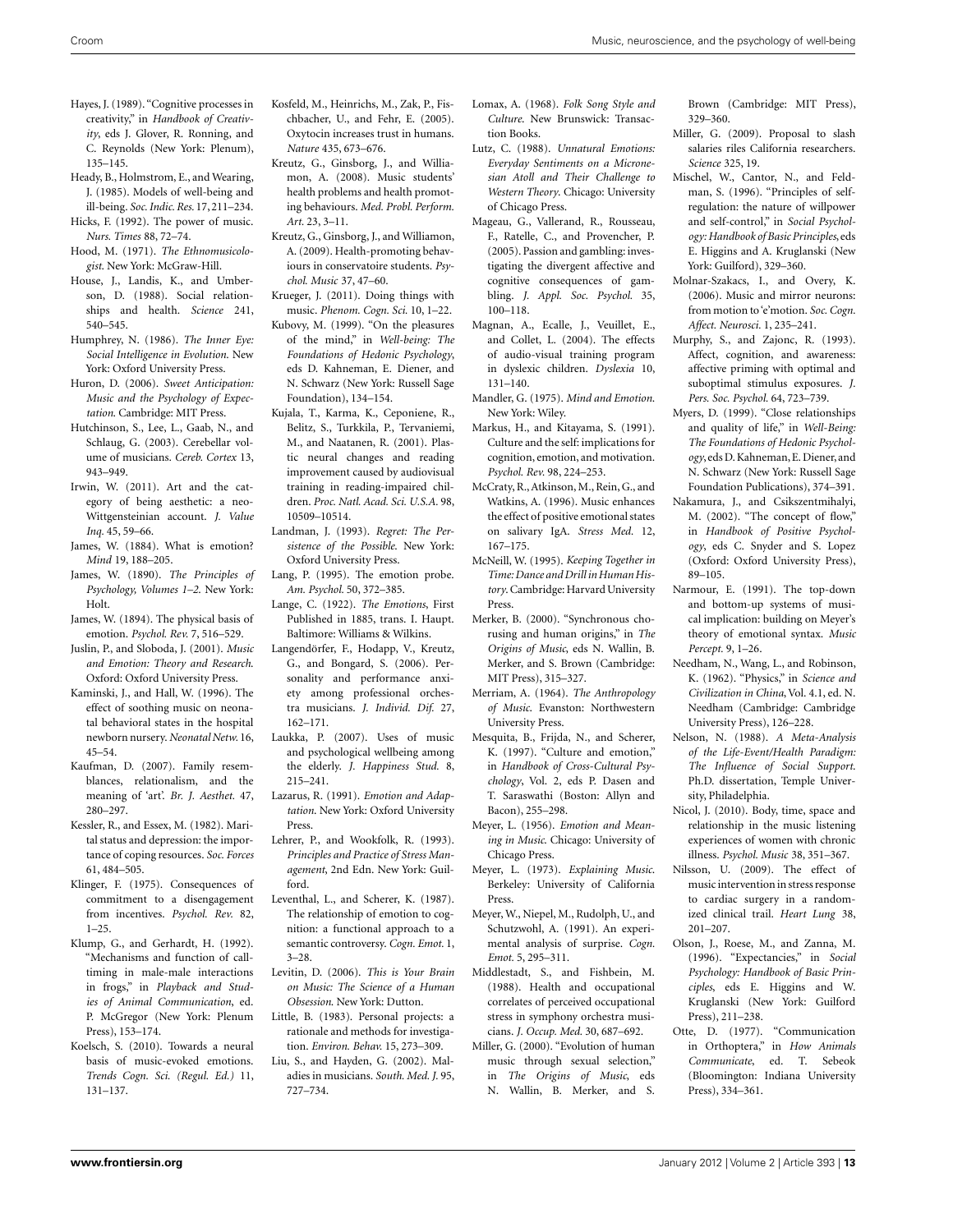- <span id="page-13-0"></span>Parbery-Clark,A., Skoe, E., Lam, C., and Kraus,N. (2009). Musician enhancement for speech-in-noise. *Ear Hear.* 30, 653–661.
- Pascual-Leone, A., Nguyen, D., Cohen, L., Brasil-Neto, J., Cammarota, A., and Hallett, M. (1995). Modulation of muscle responses evoked by transcranial magnetic stimulation during the acquisition of new fine motor skills. *J. Neurophysiol.* 74, 1037–1045.
- Pates, J., Karageorghis, C., Fryer, R., and Maynard, I. (2003). Effects of asynchronous music on flow states and shooting performance among netball players. *Psychol. Sport. Exerc.* 4, 415–427.
- Peretz, I., Blood, A., Penhune, V., and Zatorre, R. (2001). Cortical deafness to dissonance. *Brain* 124, 928–940.
- Peretz, I., and Zatorre, R. (2005). Brain organization for music processing. *Annu. Rev. Psychol.* 56, 89–114.
- Perlman, D., and Rook, K. (1987). "Social support, social deficits, and the family: toward the enhancement of well-being," in *Family Processes and Problems: Social Psychological Aspects*, ed. S. Oskamp (Newbury Park: Sage), 17–44.
- Pettijohn, T., and Pettijohn, T. (1996). Perceived happiness of college students measured by Maslow's hierarchy of needs. *Psychol. Rep.* 79, 759–762.
- Philippe, F., Vallerand, R., Andrianarisoa, J., and Brunel, P. (2009). Passion in referees: examining their affective and cognitive experiences in sport situations. *J. Sport Exerc. Psychol.* 31, 77–96.
- Putnam, R. (1995). Bowling alone: America's declining social capital. *J. Democracy* 6, 65–78.
- Richman, B. (1987). Rhythm and melody in Gelada vocal exchanges. *Primates* 28, 199–223.
- Richman, B. (2000). "How music fixed 'nonsense' into significant formulas: on rhythm, repetition, and meaning," in *The Origins of Music*, eds N. Wallin, B. Merker, and S. Brown (Cambridge: MIT Press), 301–314.
- Rosch, E., and Mervis, C. (1975). Family resemblances: studies in the internal structure of categories. *Cogn. Psychol.* 7, 573–605.
- Rosenkranz, K., Williamon, A., and Rothwell, J. (2007). Motorcortical excitability and synaptic plasticity is enhanced in professional musicians. *J. Neurosci.* 27, 5200–5206.
- Rozin, P. (1999)."Preadaptation and the puzzles and properties of pleasure," in *Well-Being: The Foundations of Hedonic Psychology*, eds D. Kahneman, E. Diener, and N. Schwarz

(New York: Russell Sage Foundation), 109–133.

- Salimpoor, V., Benovoy, M., Larcher, K., Dagher, A., and Zatorre, R. (2011). Anatomically distinct dopamine release during anticipation and experience of peak emotion to music. *Nat. Neurosci.* 14, 257–262.
- Santos, A., Joly-Pottuz, B., Moreno, S., Habib, M., and Besson, M. (2007). Behavioral and event-related potentials evidence for pitch discrimination deficits in dyslexic children: improvement after intensive phonic intervention. *Neuropsychologia* 45, 1080–1090.
- Sarkamo, T., Tervaniemi, M., Laitinen, S., Forsblom, A., Soinila, S., Mikkonen, M., Autti, T., Silvennoinen, H., Erkkila, J., Laine, M., Peretz, I., and Hietanen, M. (2008). Music listening enhances cognitive recovery and mood after middle cerebral artery stroke. *Brain* 131, 866–876.
- Sataloff, R., Brandfonbrener, A., and Lederman,R. (eds). (1991).*Textbook of Performing Arts Medicine*. New York: Raven Press.
- Schellenberg, E. (1996). Expectancy in melody: tests of the implicationrealization model. *Cognition* 58, 75–125.
- Schlaug, G., Jancke, L., Huang, Y., Staiger, J., and Steinmetz, H. (1995). Increased corpus callosum size in musicians. *Neuropsychologia* 33, 1047–1055.
- Schneider, P., Scherg, M., Dosch, H., Specht, H., Gutschalk, A., and Rupp, A. (2002). Morphology of Heschl's gyrus reflects enhanced activation in the auditory cortex of musicians. *Nat. Neurosci.* 5, 688–694.
- Seeger, A. (1987). *Why Suya Sing*. Cambridge: Cambridge University Press.
- Seligman, M. (2011). *Flourish: A Visionary New Understanding of Happiness and Wellbeing*. New York: Free Press.
- Shahin, A., Roberts, L., Chau, W., Trainor, L., and Miller, L. (2008). Music training leads to the development of timbre-specific gamma band activity. *Neuroimage* 41, 113–122.
- Spahn, C., Burger, T., Hildebrandt, H., and Seidenglanz, K. (2005). Health locus and preventive behaviour among students of music. *Psychol. Music* 33, 256–268.
- Standley, J. (2001). Music therapy for the neonate. *Newborn Infant Nurs. Rev.* 1, 211–216.
- Strait, D., Kraus, N., Parbery-Clark, A., and Ashley, R. (2010). Musical experience shapes top-down auditory mechanisms: evidence from

masking and auditory attention performance. *Hear. Res.* 261, 22–29.

- Strait, D.,Kraus, N., Skoe, E., and Ashley, R. (2009). Musical experience and neural efficiency: effects of training on subcortical processing of vocal expressions of emotion. *Eur. J. Neurosci.* 29, 661–668.
- Sudnow, D. (1978). *Ways of the Hand: The Organization of Improvised Conduct*. New York: Knopf.
- Sudnow, D. (1979). *Talk's Body: A Meditation Between Two Keyboards*. New York: Knopf.
- Suls, J. (1972). "Two-stage model for the appreciation of jokes and cartoons: information-processing analysis," in *The Psychology of Humor*, eds J. Goldstein and P. McGhee (San Diego: Academic Press), 81–100.
- Suls, J. (1977). "Cognitive and disparagement theories of humor: a theoretical and empirical synthesis," in *It's a Funny Thing, Humor*, eds A. Chapman and H. Foot (Elmsford: Pergamon Press), 41–45.
- Tilghman, B. (2008). Kaufman on art, family resemblances, and Wittgenstein. *Br. J. Aesthet.* 48, 86–88.
- Trainor, L., McDonald, K., and Alain, C. (2002). Automatic and controlled processing of melodic contour and interval information measured by electrical brain activity.*J. Cogn. Neurosci.* 14, 430–432.
- Trainor, L., Shahin, A., and Roberts, L. (2003). Effects of musical training on the auditory cortex in children. *Ann. N. Y. Acad. Sci.* 999, 506–513.
- Trainor, L., Shahin, A., and Roberts, L. (2009). Understanding the benefits of musical training: effects on oscillatory brain activity. *Ann. N. Y. Acad. Sci.* 1169, 133–142.
- Trappe, H. (2010). The effects of music on the cardiovascular system and cardiovascular health. *Heart* 96, 1868–1871.
- Trevarthen, C. (1999). "Musicality and the intrinsic motive pulse: evidence from human psychobiology and infant communication," in *Rhythms, Musical Narrative, and the Origins of Human Communication*, ed. I. Deliège (Liege: European Society for the Cognitive Sciences of Music), 157–213.
- Turnbull, C. (1966). *Wayward Servants*. Garden City: Natural History.
- Unyk, A., and Carlsen, J. (1987). The influence of expectancy on melodic perception. *Psychomusicology* 7, 3–23.
- Vaillant, G. (2003). *Aging Well: Surprising Guideposts to a Happier Life From the Landmark Harvard Study of Adult Development*. New York: Little, Brown and Company.
- Vallerand, R., Blanchard, C., Mageau, G., Koestner,R.,Ratelle,C., Léonard,M., Gagné, M., and Marsolais, J. (2003). Les passions de l 'âme: on obsessive and harmonious passion. *J. Pers. Soc. Psychol.* 85, 756–767.
- Vernon, P. (1970). *Creativity: Selected readings*. Baltimore: Penguin Books.
- Watanabe, D., Savion-Lemieux, T., and Penhune, V. (2007). The effect of early musical training on adult motor performance: evidence for a sensitive period in motor learning. *Exp. Brain Res.* 176, 332–340.
- Weisberg, R. (1999). "Creativity and knowledge: a challenge to theories," in *Handbook of Creativity*, ed. R. Sternberg (New York: Cambridge University Press), 226–250.
- Weisberg, R. (2006). *Creativity: Understanding Innovation in Problem Solving, Science, Invention, and the Arts*. Hoboken: John Wiley & Sons.
- Weitz, M. (1956). The role of theory in aesthetics. *J. Aesthet. Art Criticism* 15, 27–35.
- Wells, K. (1977). The social behavior of anuran amphibians. *Anim. Behav.* 25, 666–693.
- Williamon, A., and Thompson, S. (2006). Awareness and incidence of health problems among conservatoire students. *Psychol. Music* 34, 411–430.
- Wittgenstein, L. (1953). *Philosophical Investigations*. Oxford: Blackwell.
- Wong, P., Skoe, E., Russo, N., Dees, T., and Kraus, N. (2007). Musical experience shapes human brainstem encoding of linguistic pitch patterns. *Nat. Neurosci.* 10, 420–422.
- Wrangham, R. (1975). *The Behavioral Ecology of Chimpanzees in Gombe National Park, Tanzania*. Doctoral dissertation, University of Cambridge, Cambridge.
- Wrangham, R. (1979). On the evolution of ape social systems. *Soc. Sci. Int.* 18, 335–368.
- Wyer, R., and Collins, J. (1992). A theory of humor elicitation. *Psychol. Rev.* 99, 663–688.
- Wynn Parry, C. (2004). "Managing the physical demands of musical performance," in *Musical Excellence: Strategies and Techniques to Enhance Performance*, ed. A. Williamon (New York: Oxford University Press), 41–60.
- Yoshimura, E., Paul, P., Aerts, C., and Chesky, K. (2006). Risk factors for piano-related pain among college students. *Med. Probl. Perform. Art.* 21, 118–125.
- Zajonc, R. (1980). Thinking and feeling: preferences need no inferences. *Am. Psychol.* 35, 151–175.